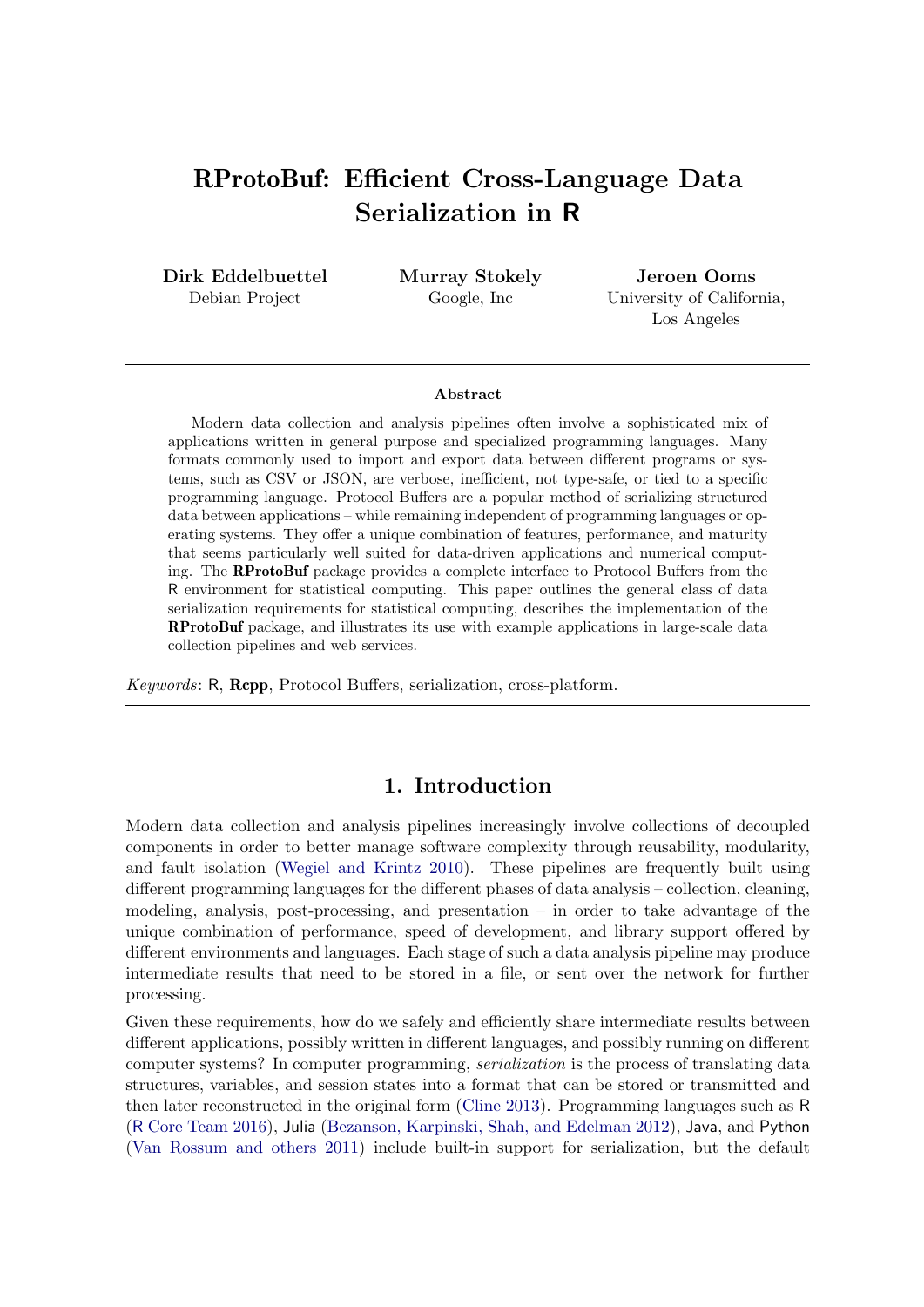formats are usually language-specific and thereby lock the user into a single environment.

Data analysts and researchers often use character-separated text formats such as CSV [\(Shafra](#page-20-2)[novich](#page-20-2) [2005\)](#page-20-2) to export and import data. However, anyone who has ever used CSV files will have noticed that this method has many limitations: It is restricted to tabular data, lacks type-safety, and has limited precision for numeric values. Moreover, ambiguities in the format itself frequently cause problems. For example, conventions on which characters are used as separator or decimal point vary by country. Extensible markup language  $(XML)$  is a wellestablished and widely-supported format with the ability to define just about any arbitrarily complex schema [\(Nolan and Temple Lang](#page-19-2) [2013\)](#page-19-2). However, it pays for this complexity with comparatively large and verbose messages, and added complexity at the parsing side (these problems are somewhat mitigated by the availability of mature libraries and parsers). Because XML is text-based and has no native notion of numeric types or arrays, it is usually not a very practical format to store numeric data sets as they appear in statistical applications.

A more modern format is JavaScript object notation (JSON), which is derived from the object literals of JavaScript, and already widely-used on the world wide web. Several R packages implement functions to parse and generate JSON data from R objects [\(Couture-Beil](#page-19-3) [2014;](#page-19-3) [Temple Lang](#page-20-3) [2014;](#page-20-3) [Ooms](#page-20-4) [2014a\)](#page-20-4). JSON natively supports arrays and four primitive types: numbers, strings, booleans, and null. However, as it also is a text-based format, numbers are stored in human-readable decimal notation which is inefficient and leads to loss of type (double versus integer) and precision. A number of binary formats based on JSON have been proposed that reduce the parsing cost and improve efficiency, but these formats are not widely supported. Furthermore, such formats lack a separate schema for the serialized data and thus still duplicate field names with each message sent over the network or stored in a file.

Once the data serialization needs of an application become complex enough, developers typically benefit from the use of an interface description language, or IDL. IDLs like Protocol Buffers [\(Google, Inc.](#page-19-4) [2012\)](#page-19-4), Apache Thrift [\(Apache Software Foundation](#page-19-5) [2015\)](#page-19-5), and Apache Avro [\(Apache Software Foundation](#page-19-6) [2016\)](#page-19-6) provide a compact well-documented schema for cross-language data structures and efficient binary interchange formats. Since the schema is provided separately from the data, the data can be efficiently encoded to minimize storage costs when compared with simple "schema-less" binary interchange formats. Protocol Buffers perform well in the comparison of such formats by [Sumaray and Makki](#page-20-5) [\(2012\)](#page-20-5).

This paper describes an R interface to Protocol Buffers, and is organized as follows. Section [2](#page-2-0) provides a general high-level overview of Protocol Buffers as well as a basic motivation for their use. Section [3](#page-3-0) describes the interactive R interface provided by the RProtoBuf package, and introduces the two main abstractions: Messages and Descriptors. Section [4](#page-6-0) details the implementation of the main S4 classes and methods. Section [5](#page-9-0) describes the challenges of type coercion between R and other languages. Section [6](#page-11-0) introduces a general R language schema for serializing arbitrary R objects and compares it to the serialization capabilities built directly into R. Sections [7](#page-12-0) and [8](#page-15-0) provide real-world use cases of RProtoBuf in MapReduce and web service environments, respectively, before Section [9](#page-18-0) concludes.

This vignette corresponds to the paper published in the Journal of Statistical Software. For citations, please see the output of R function citation("RProtoBuf").

This version corresponds to RProtoBuf version 0.4.13 and was typeset on November 03, 2018.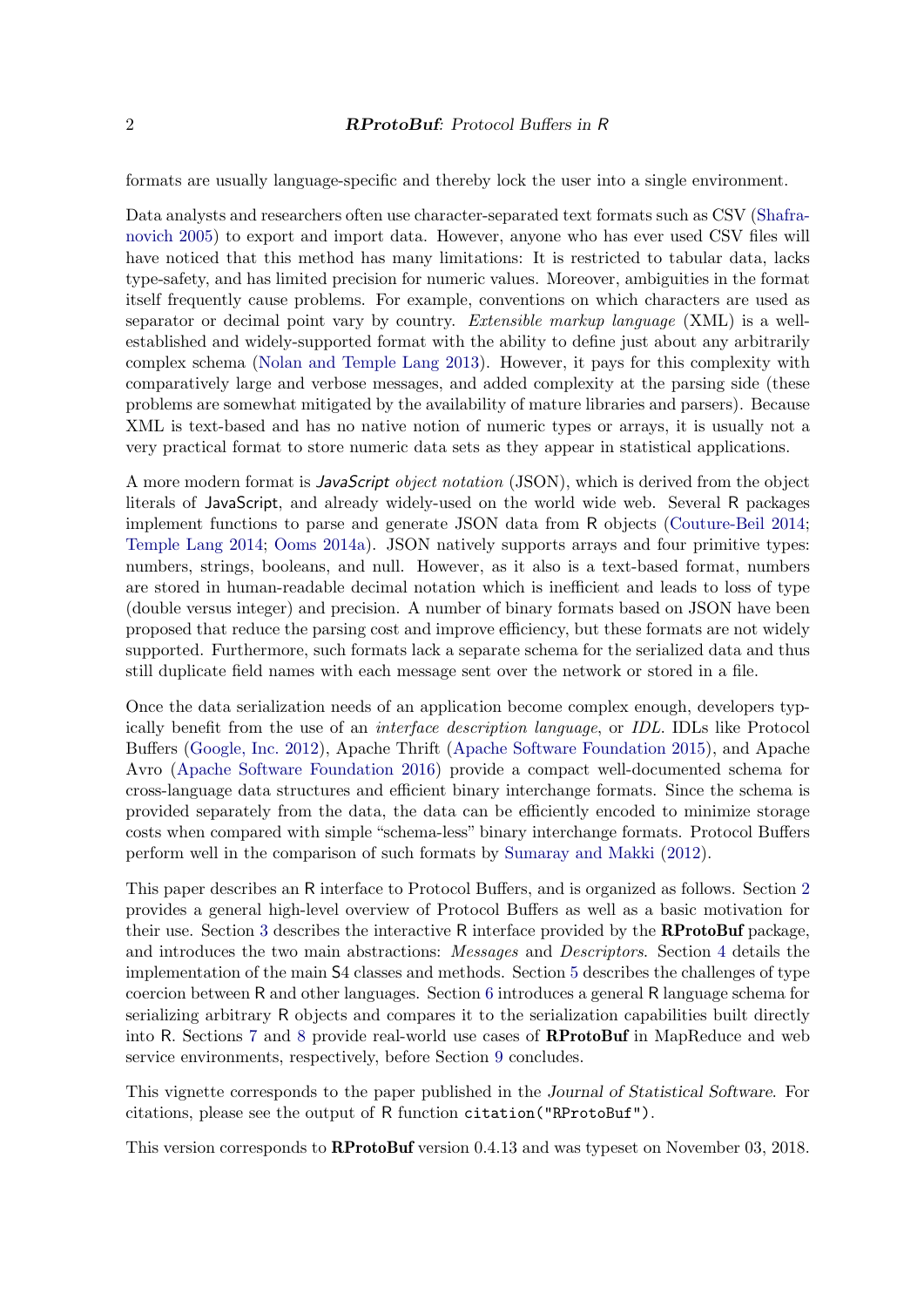

Figure 1: Example usage of Protocol Buffers.

# <span id="page-2-1"></span>2. Protocol Buffers

<span id="page-2-0"></span>Protocol Buffers are a modern, language-neutral, platform-neutral, extensible mechanism for sharing and storing structured data. Some of their features, particularly in the context of data analysis, are:

- $\bullet$  Portable: Enable users to send and receive data between applications as well as different computers or operating systems.
- *Efficient*: Data is serialized into a compact binary representation for transmission or storage.
- $\bullet$  *Extensible*: New fields can be added to Protocol Buffer schemas in a forward-compatible way that does not break older applications.
- $\bullet$  *Stable*: Protocol Buffers have been in wide use for over a decade.

Figure [1](#page-2-1) illustrates an example communication work flow with Protocol Buffers and an interactive R session. Common use cases include populating a request remote-procedure call (RPC) Protocol Buffer in R that is then serialized and sent over the network to a remote server. The server deserializes the message, acts on the request, and responds with a new Protocol Buffer over the network. The key difference to, say, a request to an **Rserve** [\(Urbanek](#page-20-6) [2003,](#page-20-6) [2013\)](#page-20-7) instance is that the remote server may be implemented in any language.

While traditional IDLs have at times been criticized for code bloat and complexity, Protocol Buffers are based on a simple list and records model that is flexible and easy to use. The schema for structured Protocol Buffer data is defined in .proto files, which may contain one or more message types. Each message type has one or more fields. A field is specified with a unique number (called a tag number), a name, a value type, and a field rule specifying whether the field is optional, required, or repeated. The supported value types are numbers, enumerations, booleans, strings, raw bytes, or other nested message types. The .proto file syntax for defining the structure of Protocol Buffer data is described comprehensively on Google Code at <http://code.google.com/apis/protocolbuffers/docs/proto.html>. Table [1](#page-3-1) shows an example .proto file that defines the tutorial.Person type<sup>[1](#page-2-2)</sup>. The R code in the right column shows an example of creating a new message of this type and populating its fields.

<span id="page-2-2"></span><sup>&</sup>lt;sup>1</sup>The compound name tutorial.Person in R is derived from the name of the message ( $Person$ ) and the name of the package defined at the top of the .proto file in which it is defined (tutorial).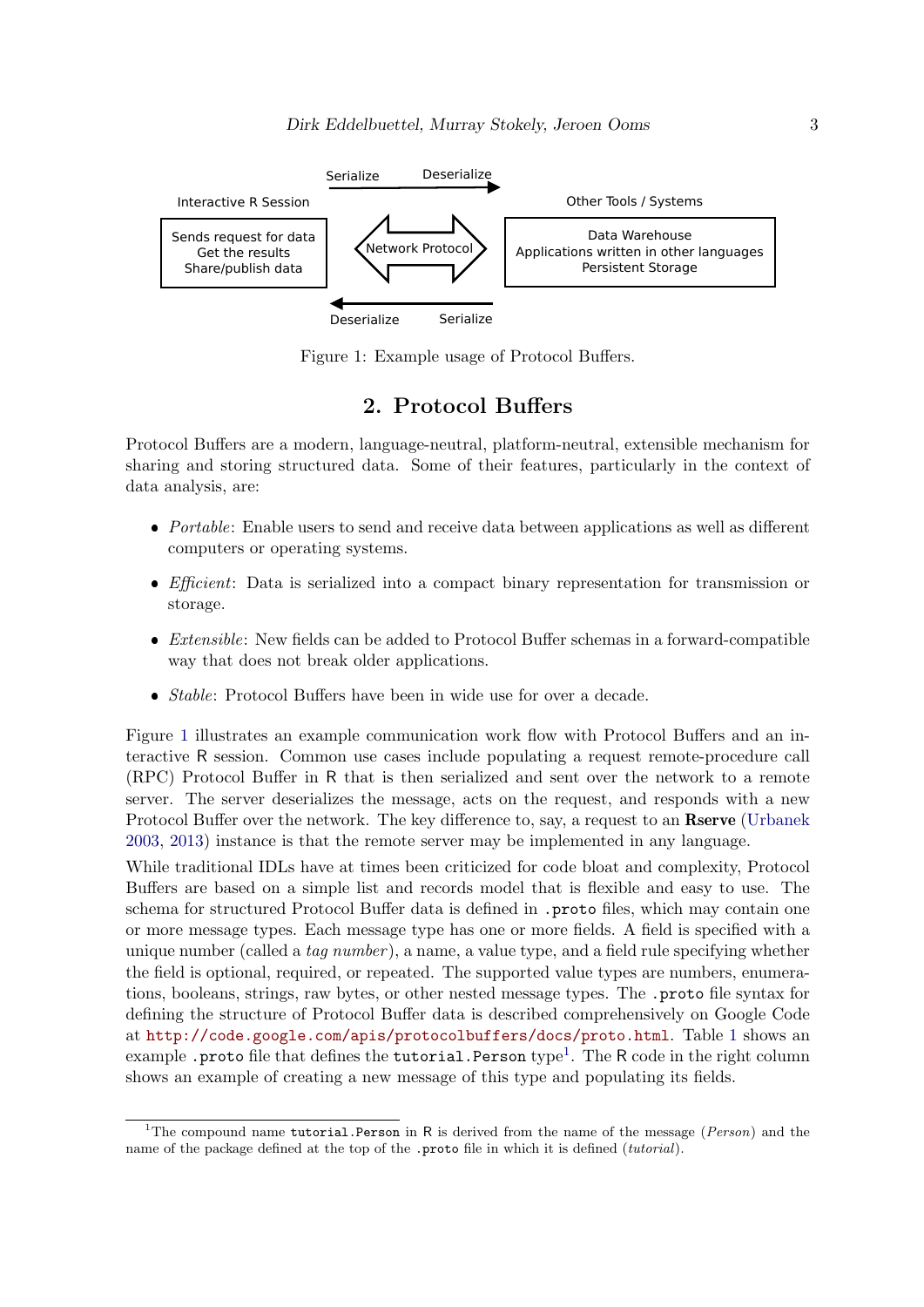```
Schema : addressbook.proto Example R session
```

```
package tutorial;
message Person {
  required string name = 1;
  required int32 id = 2;
  optional string email = 3;
  enum PhoneType {
    MOBILE = 0;HOME = 1;WORK = 2;}
  message PhoneNumber {
    required string number = 1;
    optional PhoneType type = 2;
  }
  repeated PhoneNumber phone = 4;
}
                                     R> library("RProtoBuf")
                                     R> p <- new(tutorial.Person, id=1,
                                     + name="Dirk")
                                     R> p$name
                                     [1] "Dirk"
                                     R> p$name <- "Murray"
                                     R> cat(as.character(p))
                                     name: "Murray"
                                     id: 1
                                     R> serialize(p, NULL)
                                      [1] 0a 06 4d 75 72 72 61 79 10 01
                                     R> class(p)[1] "Message"
                                     attr(,"package")
                                     [1] "RProtoBuf"
```
<span id="page-3-1"></span>Table 1: The schema representation from a .proto file for the tutorial.Person class (left) and simple R code for creating an object of this class and accessing its fields (right).

For added speed and efficiency, the C++, Java, and Python bindings to Protocol Buffers are used with a compiler that translates a Protocol Buffer schema description file (ending in .proto) into language-specific classes that can be used to create, read, write, and manipulate Protocol Buffer messages. The R interface, in contrast, uses a reflection-based API that makes some operations slightly slower but which is much more convenient for interactive data analysis. All messages in R have a single class structure, but different accessor methods are created at runtime based on the named fields of the specified message type, as described in the next section.

## 3. Basic usage: Messages and descriptors

<span id="page-3-0"></span>This section describes how to use the R API to create and manipulate Protocol Buffer messages in R, and how to read and write the binary representation of the message (often called the payload) to files and arbitrary binary R connections. The two fundamental building blocks of Protocol Buffers are Messages and Descriptors. Messages provide a common abstract encapsulation of structured data fields of the type specified in a Message Descriptor. Message Descriptors are defined in .proto files and define a schema for a particular named class of messages.

#### 3.1. Importing Message Descriptors from .proto files

To create or parse a Protocol Buffer message, one must first read in the Message Descriptor (message type) from a .proto file. A small number of message types are imported when the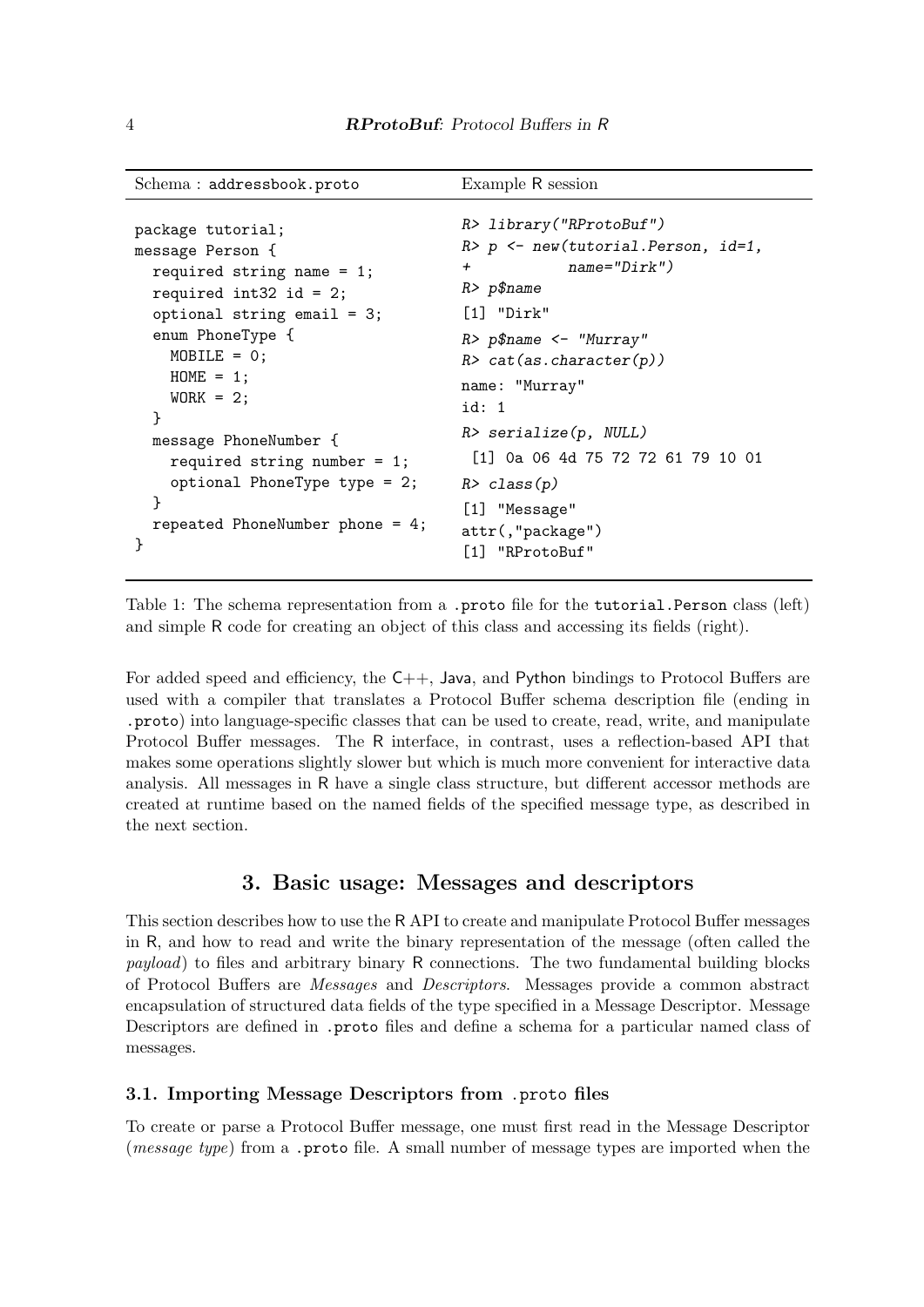package is first loaded, including the tutorial.Person type we saw in the last section. All other types must be imported from .proto files using the readProtoFiles function, which can either import a single file, all files in a directory, or every .proto file provided by a particular R package.

After importing proto files, the corresponding Message Descriptors are available by name from the RProtoBuf:DescriptorPool environment in the R search path. This environment is implemented with the user-defined tables framework from the RObjectTables package available from the OmegaHat project [\(Temple Lang](#page-20-8) [2012\)](#page-20-8). Instead of being associated with a static hash table, this environment dynamically queries the in-memory database of loaded descriptors during normal variable lookup. This allows new descriptors to be parsed from .proto files and added to the global namespace.<sup>[2](#page-4-0)</sup>

#### Creating, accessing, and modifying messages.

New messages are created with the new function which accepts a Message Descriptor and optionally a list of "name = value" pairs to set in the message.

### $R$ >  $p$  <- new(tutorial. Person, name = "Murray", id = 1)

Once the message is created, its fields can be queried and modified using the dollar operator of R, making Protocol Buffer messages seem like lists.

```
R> p$name
[1] "Murray"
R> p$id
[1] 1
R> p$email <- "murray@stokely.org"
```
As opposed to R lists, no partial matching is performed and the name must be given entirely. The [[ operator can also be used to query and set fields of a message, supplying either their name or their tag number:

```
R> p[["name"]] <- "Murray Stokely"
R > p[[2]] < -3R> p[["email"]]
[1] "murray@stokely.org"
```
Protocol Buffers include a 64-bit integer type, but R lacks native 64-bit integer support. A workaround is available and described in Section [5.3](#page-10-0) for working with large integer values.

<span id="page-4-0"></span><sup>&</sup>lt;sup>2</sup>Note that there is a significant performance overhead with this **RObjectTables** implementation. Because the table is on the search path and is not cacheable, lookups of symbols that are behind it in the search path cannot be added to the global object cache, and R must perform an expensive lookup through all of the attached environments and the Protocol Buffer definitions to find common symbols (most notably those in base) from the global environment. Fortunately, proper use of namespaces and package imports reduces the impact of this for code in packages.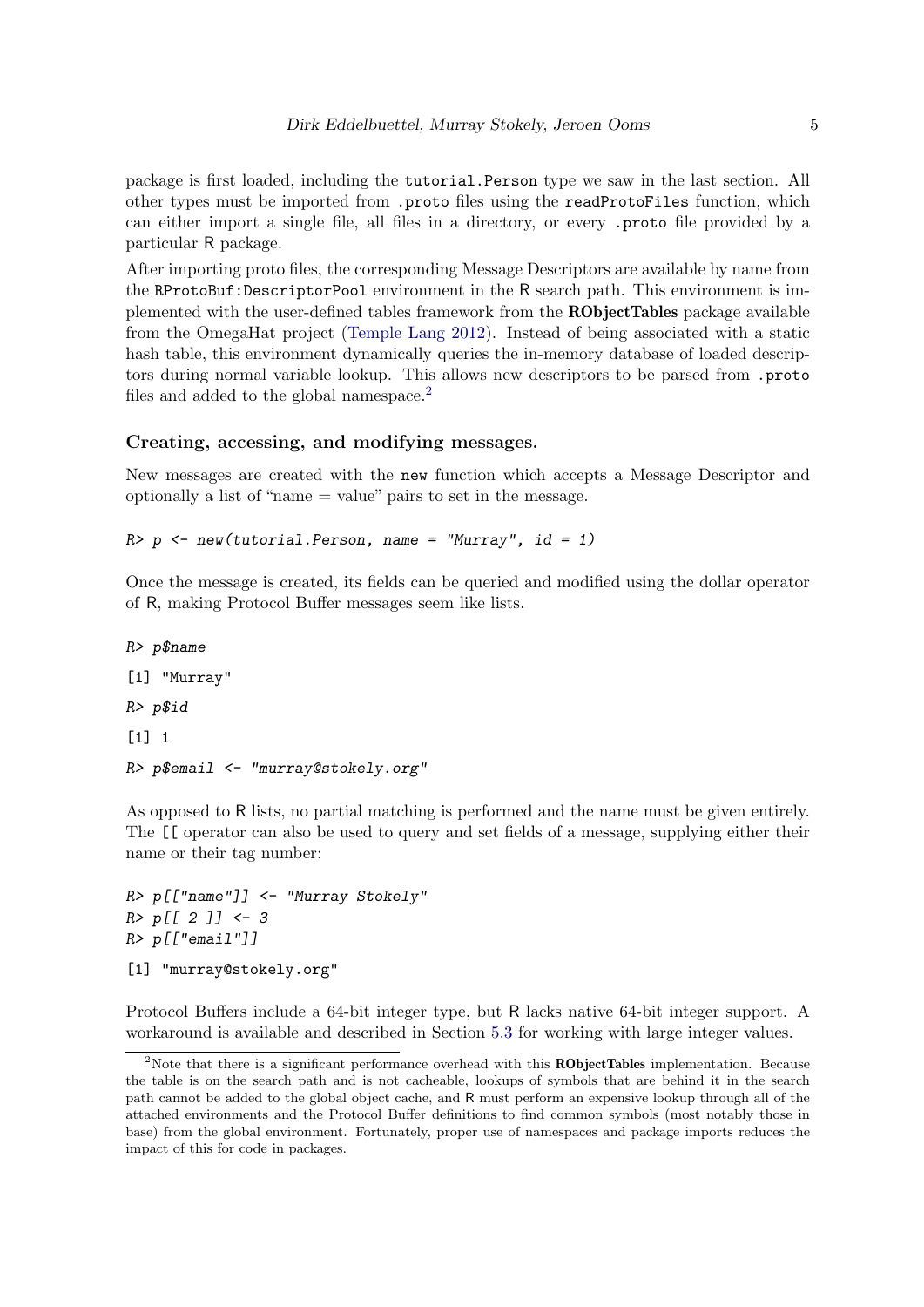### Printing, reading, and writing Messages

Protocol Buffer messages and descriptors implement show methods that provide basic information about the message:

R> p

message of type 'tutorial.Person' with 3 fields set

The as.character method provides a more complete ASCII representation of the contents of a message.

```
R> writeLines(as.character(p))
name: "Murray Stokely"
id: 3
email: "murray@stokely.org"
```
A primary benefit of Protocol Buffers is an efficient binary wire-format representation. The serialize method is implemented for Protocol Buffer messages to serialize a message into a sequence of bytes (raw vector) that represents the message. The raw bytes can then be parsed back into the original message safely as long as the message type is known and its descriptor is available.

```
R> serialize(p, NULL)
```
[1] 0a 0e 4d 75 72 72 61 79 20 53 74 6f 6b 65 6c 79 10 03 1a 12 6d 75 [23] 72 72 61 79 40 73 74 6f 6b 65 6c 79 2e 6f 72 67

The same method can be used to serialize messages to files or arbitrary binary connections:

 $R$ >  $tf1$  <-  $t$ empfile() R> serialize(p, tf1)  $R$ > readBin(tf1, raw(0), 500) [1] 0a 0e 4d 75 72 72 61 79 20 53 74 6f 6b 65 6c 79 10 03 1a 12 6d 75 [23] 72 72 61 79 40 73 74 6f 6b 65 6c 79 2e 6f 72 67

The RProtoBuf package defines the read and readASCII functions to read messages from files, raw vectors, or arbitrary connections. read expects to read the message payload from binary files or connections and readASCII parses the human-readable ASCII output that is created with as.character.

The binary representation of the message does not contain information that can be used to dynamically infer the message type, so we have to provide this information to the read function in the form of a descriptor:

```
R> msg <- read(tutorial.Person, tf1)
R> writeLines(as.character(msg))
```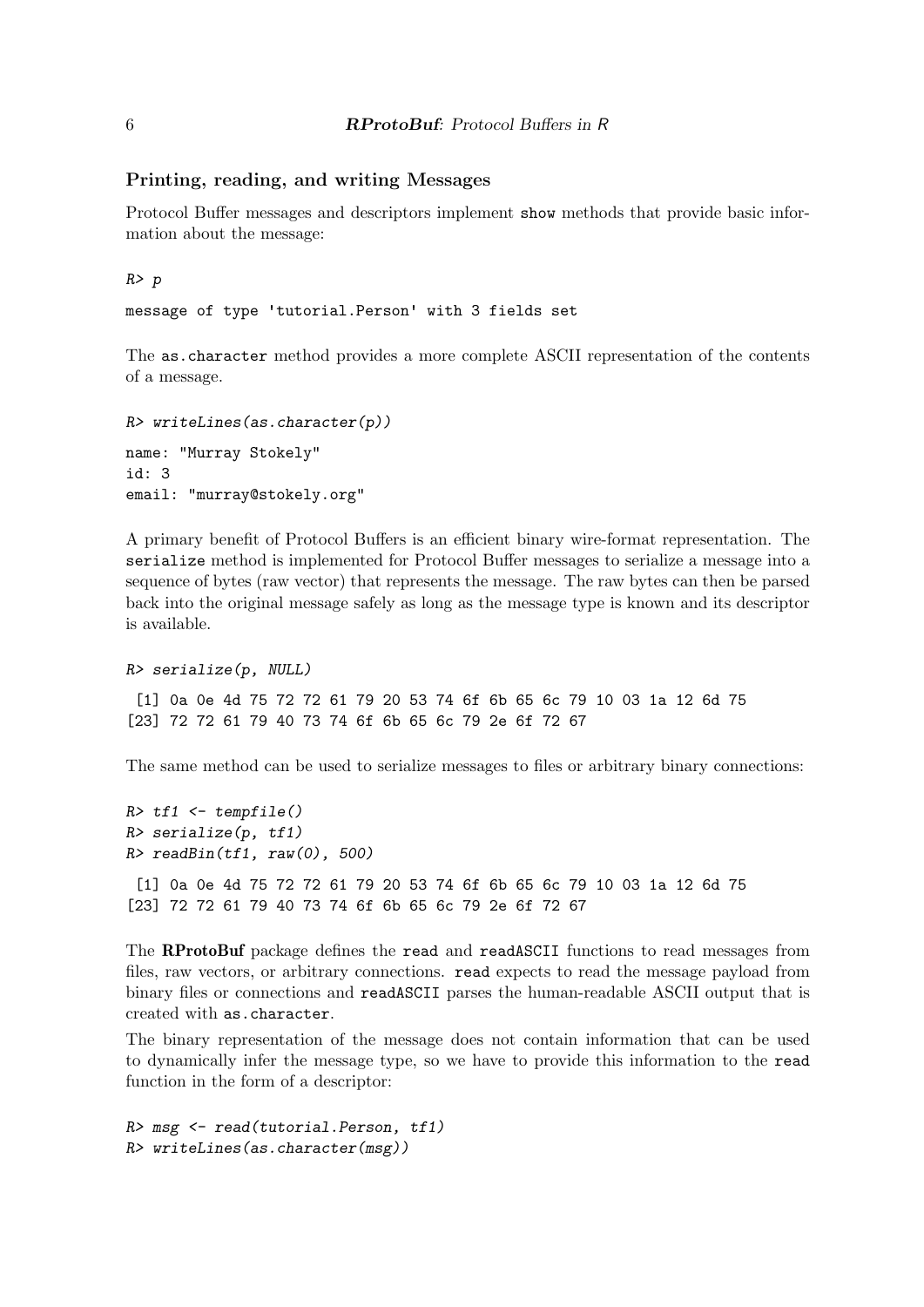```
name: "Murray Stokely"
id: 3
email: "murray@stokely.org"
```
The input argument of read can also be a binary readable R connection, such as a binary file connection, or a raw vector of serialized bytes.

# 4. Under the hood: S4 classes and methods

<span id="page-6-0"></span>The **RProtoBuf** package uses the S4 system to store information about descriptors and messages. Each R object contains an external pointer to an object managed by the **protobuf**  $C++$  library, and the R objects make calls into more than 100  $C++$  functions that provide the glue code between the R language classes and the underlying  $C++$  classes. S4 objects are immutable, and so the methods that modify field values of a message return a new copy of the object with  $\mathsf{R}'$ 's usual functional copy on modify semantics<sup>[3](#page-6-1)</sup>. Using the  $\mathsf{S}4$  system allows the package to dispatch methods that are not generic in the S3 sense, such as new and serialize.

The Rcpp package (Eddelbuettel and François [2011;](#page-19-7) [Eddelbuettel](#page-19-8) [2013\)](#page-19-8) is used to facilitate this integration of the R and  $C++$  code for these objects. Each method is wrapped individually which allows us to add user-friendly custom error handling, type coercion, and performance improvements at the cost of a more verbose implementation. The RProtoBuf package in many ways motivated the development of  $\mathbf{Rcpp}$  Modules (Eddelbuettel and François [2016\)](#page-19-9), which provide a more concise way of wrapping  $C++$  functions and classes in a single entity.

Since RProtoBuf users are most often switching between two or more different languages as part of a larger data analysis pipeline, both generic function and message passing OO style calling conventions are supported:

- The functional dispatch mechanism of the the form method(object, arguments) (common to R).
- The message passing object-oriented notation of the form object\$method(arguments).

Additionally, RProtoBuf supports tab completion for all classes. Completion possibilities include method names for all classes, plus dynamic dispatch on names or types specific to a given object. This functionality is implemented with the .DollarNames S3 generic function defined in the utils package that is included with R (R [Core Team](#page-20-0) [2016\)](#page-20-0).

Table [2](#page-7-0) lists the six primary message and descriptor classes in RProtoBuf. The package documentation provides a complete description of the slots and methods for each class.

### 4.1. Messages

The 'Message' S4 class represents Protocol Buffer messages and is the core abstraction of RProtoBuf. Each 'Message' contains a pointer to a 'Descriptor' which defines the schema of

<span id="page-6-1"></span><sup>&</sup>lt;sup>3</sup>RProtoBuf was designed and implemented before Reference Classes were introduced to offer a new class system with mutable objects. If **RProtoBuf** were implemented today Reference Classes would almost certainly be a better design choice than S4 classes.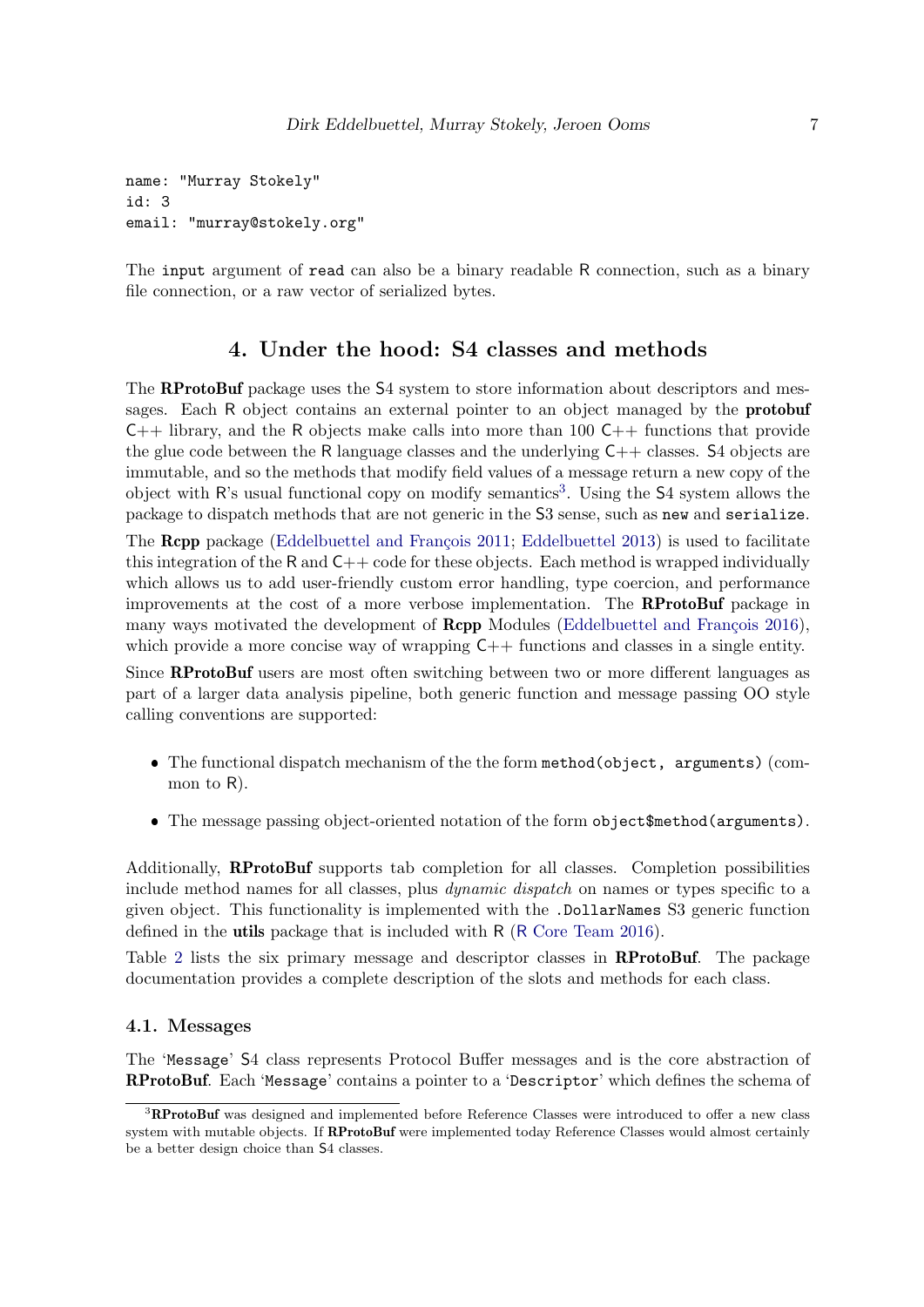| Class                 | Slots          |    | Methods Dynamic dispatch                    |
|-----------------------|----------------|----|---------------------------------------------|
| 'Message'             |                | 20 | ves (field names)                           |
| 'Descriptor'          |                | 16 | yes (field names, enum types, nested types) |
| 'FieldDescriptor'     |                | 18 | no                                          |
| 'EnumDescriptor'      | $\overline{4}$ | 11 | yes (enum constant names)                   |
| 'EnumValueDescriptor' |                |    | no                                          |
| 'FileDescriptor'      |                | 6  | yes (message/field definitions)             |

<span id="page-7-0"></span>Table 2: Overview of class, slot, method and dispatch relationships.

the data defined in the message, as well as a number of 'FieldDescriptor's for the individual fields of the message.

```
R> new(tutorial.Person)
```
message of type 'tutorial.Person' with 0 fields set

### 4.2. Descriptors

Descriptors describe the type of a message. This includes what fields a message contains and what the types of those fields are. Message descriptors are represented in R by the 'Descriptor' S4 class. The class contains the slots pointer and type. Similarly to messages, the \$ operator can be used to retrieve descriptors that are contained in the descriptor, or invoke methods.

When RProtoBuf is first loaded it calls readProtoFiles which reads in the example file addressbook.proto included with the package. The tutorial.Person descriptor and all other descriptors defined in the loaded . proto files are then available on the search path<sup>[4](#page-7-1)</sup>.

```
Field descriptors
```

```
R> tutorial.Person$email
descriptor for field 'email' of type 'tutorial.Person'
R> tutorial.Person$email$is_required()
[1] FALSE
R> tutorial.Person$email$type()
[1] 9
R> tutorial.Person$email$as.character()
[1] "optional string email = 3;\nR> class(tutorial.Person$email)
[1] "FieldDescriptor"
attr(,"package")
[1] "RProtoBuf"
```
<span id="page-7-1"></span><sup>&</sup>lt;sup>4</sup>This explains why the example in Table [1](#page-3-1) lacked an explicit call to readProtoFiles.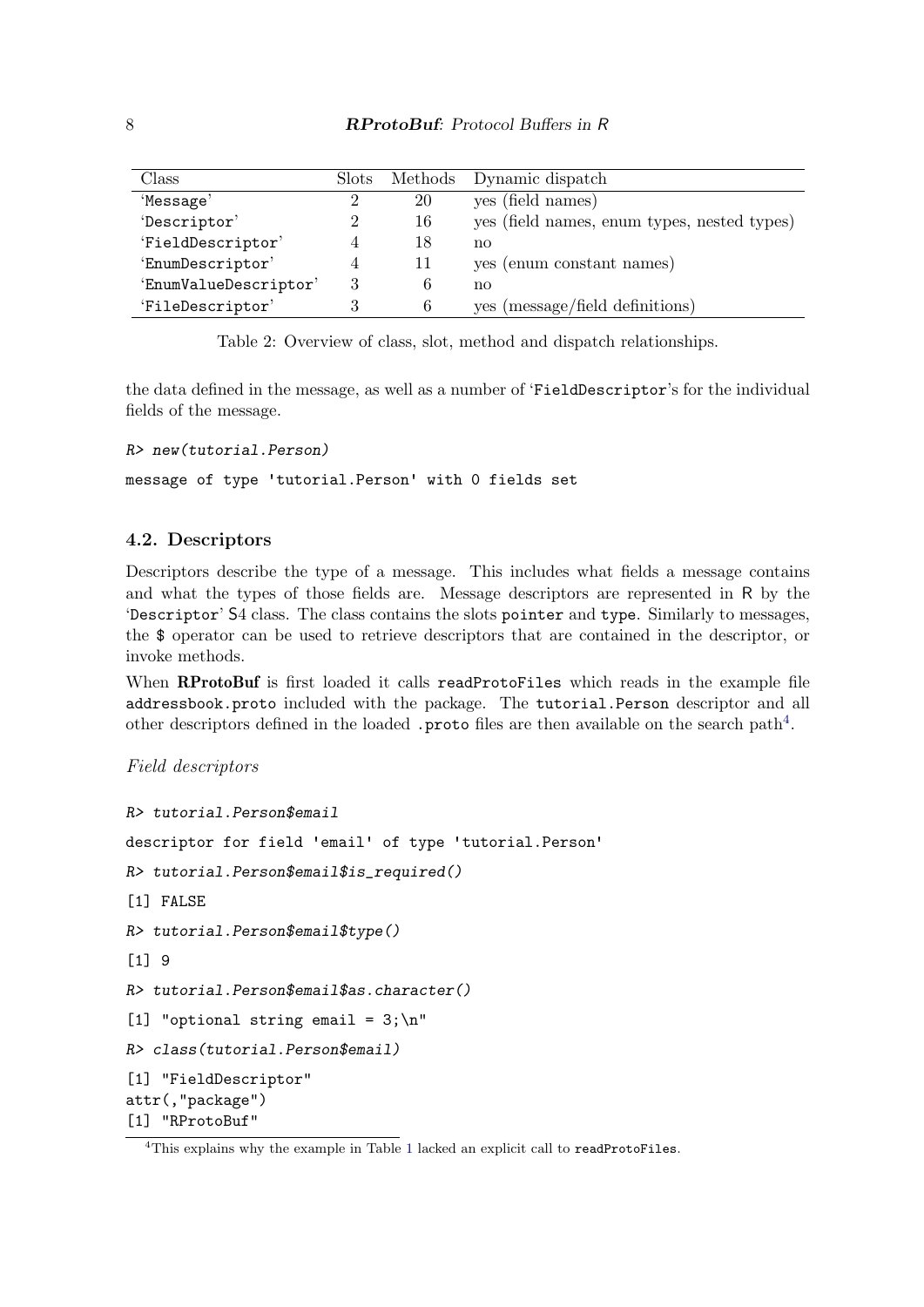#### Enum and EnumValue descriptors

The EnumDescriptor type contains information about what values a type defines, while the EnumValueDescriptor describes an individual enum constant of a particular type. The \$ operator can be used to retrieve the value of enum constants contained in the EnumDescriptor, or to invoke methods.

```
R> tutorial.Person$PhoneType
descriptor for enum 'PhoneType' with 3 values
R> tutorial.Person$PhoneType$WORK
\lceil 1 \rceil 2
R> class(tutorial.Person$PhoneType)
[1] "EnumDescriptor"
attr(,"package")
[1] "RProtoBuf"
R> tutorial.Person$PhoneType$value(1)
enum value descriptor tutorial.Person.MOBILE
R> tutorial.Person$PhoneType$value(name="HOME")
enum value descriptor tutorial.Person.HOME
R> tutorial.Person$PhoneType$value(number=1)
enum value descriptor tutorial.Person.HOME
R> class(tutorial.Person$PhoneType$value(1))
[1] "EnumValueDescriptor"
attr(,"package")
[1] "RProtoBuf"
```
#### File descriptors

The class 'FileDescriptor' represents file descriptors in R. The \$ operator can be used to retrieve named fields defined in the 'FileDescriptor', or to invoke methods.

```
R> f <- tutorial.Person$fileDescriptor()
R > ffile descriptor for package tutorial \
    (/usr/local/lib/R/site-library/RProtoBuf/proto/addressbook.proto)
R> f$Person
descriptor for type 'tutorial.Person'
```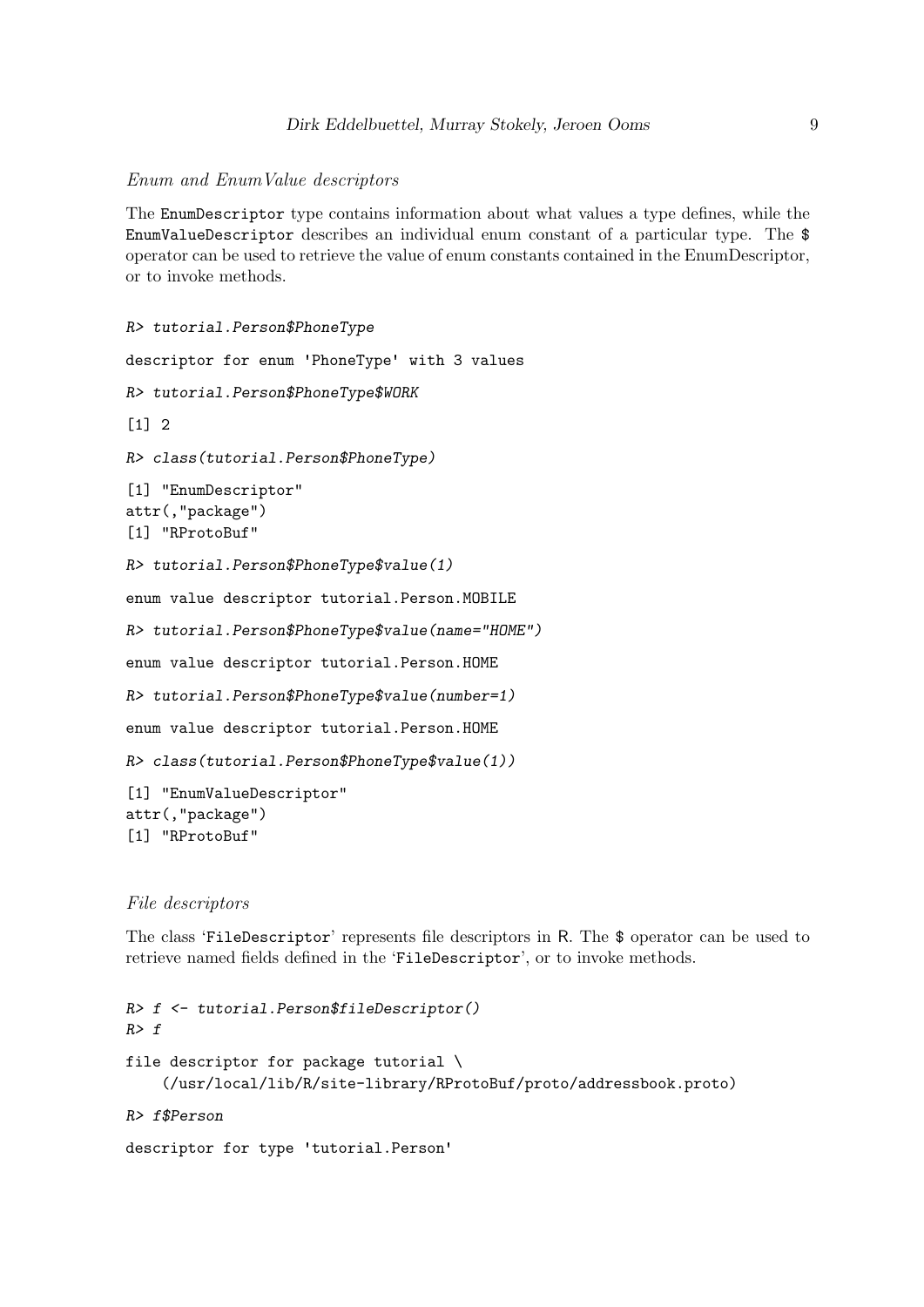| Field type      | R type (non repeated)       | R type (repeated)                   |
|-----------------|-----------------------------|-------------------------------------|
| double          | double vector               | double vector                       |
| float           | double vector               | double vector                       |
| uint32          | double vector               | double vector                       |
| fixed32         | double vector               | double vector                       |
|                 |                             |                                     |
| int32           | integer vector              | integer vector                      |
| $\sin t32$      | integer vector              | integer vector                      |
| sfixed 32       | integer vector              | integer vector                      |
| int64           | integer or character vector | integer or character vector         |
|                 |                             |                                     |
| $\text{uint}64$ | integer or character vector | integer or character vector         |
| $\sin t 64$     | integer or character vector | integer or character vector         |
| fixed64         | integer or character vector | integer or character vector         |
| sfixed64        | integer or character vector | integer or character vector         |
| bool            | logical vector              | logical vector                      |
|                 |                             |                                     |
| string          | character vector            | character vector                    |
| bytes           | character vector            | character vector                    |
|                 |                             |                                     |
| enum            | integer vector              | integer vector                      |
| message         | S4 object of class Message  | list of S4 objects of class Message |

<span id="page-9-1"></span>Table 3: Correspondence between field type and R type retrieved by the extractors. R lacks native 64-bit integers, so the RProtoBuf.int64AsString option is available to return large integers as characters to avoid losing precision; see Section [5.3](#page-10-0) below. All but the Message type can be represented in vectors of one or more elements; for the latter a list is used.

# 5. Type coercion

<span id="page-9-0"></span>One of the benefits of using an interface definition language (IDL) like Protocol Buffers is that it provides a highly portable basic type system. This permits different language and hardware implementations to map to the most appropriate type in different environments.

Table [3](#page-9-1) details the correspondence between the field type and the type of data that is retrieved by \$ and [[ extractors. Three types in particular need further attention due to specific differences in the R language: booleans, unsigned integers, and 64-bit integers.

#### 5.1. Booleans

R booleans can accept three values: TRUE, FALSE, and NA. However, most other languages, including the Protocol Buffer schema, only accept TRUE or FALSE. This means that we simply can not store R logical vectors that include all three possible values as booleans. The library will refuse to store NAs in Protocol Buffer boolean fields, and users must instead choose another type (such as enum or integer) capable of storing three distinct values.

```
R> a <- new(JSSPaper.Example1)
R> a$optional_bool <- TRUE
R> a$optional_bool <- FALSE
```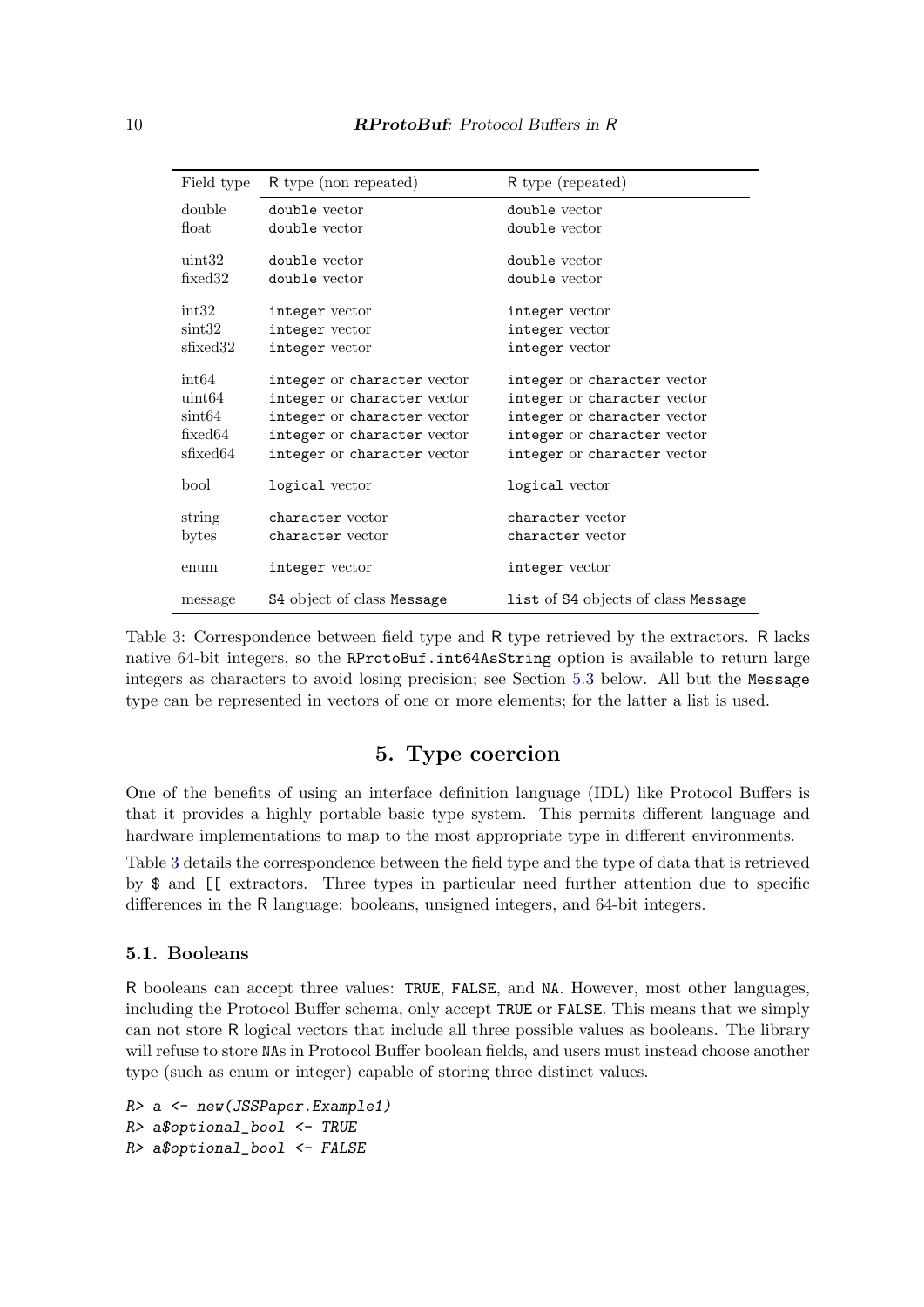$R$ > a\$optional\_bool  $\leq$ - NA

Error: NA boolean values can not be stored in bool Protocol Buffer fields

#### 5.2. Unsigned integers

R lacks a native unsigned integer type. Values between  $2^{31}$  and  $2^{32} - 1$  read from unsigned integer Protocol Buffer fields must be stored as doubles in R.

 $R > as.interger(2^31-1)$ [1] 2147483647  $R > as.interger(2^31 - 1) + as.interger(1)$ [1] NA  $R > 2^{\degree}31$ [1] 2.147e+09  $R > class(2^31)$ [1] "numeric"

#### <span id="page-10-0"></span>5.3. 64-bit integers

R also does not support the native 64-bit integer type. Numeric vectors with integer values greater or equal to  $2^{31}$  can only be stored as floating-point double precision variables. This conversion incurs a loss of precision, and R loses the ability to distinguish between some distinct integer variables:

 $R > 2^{\text{-}}53 == (2^{\text{-}}53 + 1)$ 

[1] TRUE

Most modern languages do have support for 64-bit integer values, which becomes problematic when **RProtoBuf** is used to exchange data with a system that requires this integer type. To work around this, **RProtoBuf** allows users to get and set 64-bit integer values by specifying them as character strings.

On 64-bit platforms, character strings representing large decimal numbers will be coerced to int64 during assignment to 64-bit Protocol Buffer types to work around the lack of native 64-bit types in R itself. The values are stored as distinct int64 values in memory. But when accessed from R language code, they will be coerced into numeric (floating-point) values. If the full 64-bit precision is required, the RProtoBuf.int64AsString option can be set to TRUE to return int64 values from messages as character strings. Such character values are useful because they can accurately be used as unique identifiers, and can easily be passed to R packages such as  $int64$  (François [2011\)](#page-19-10) or  $bit64$  (Oehlschlägel [2015\)](#page-19-11) which represent 64-bit integers in R.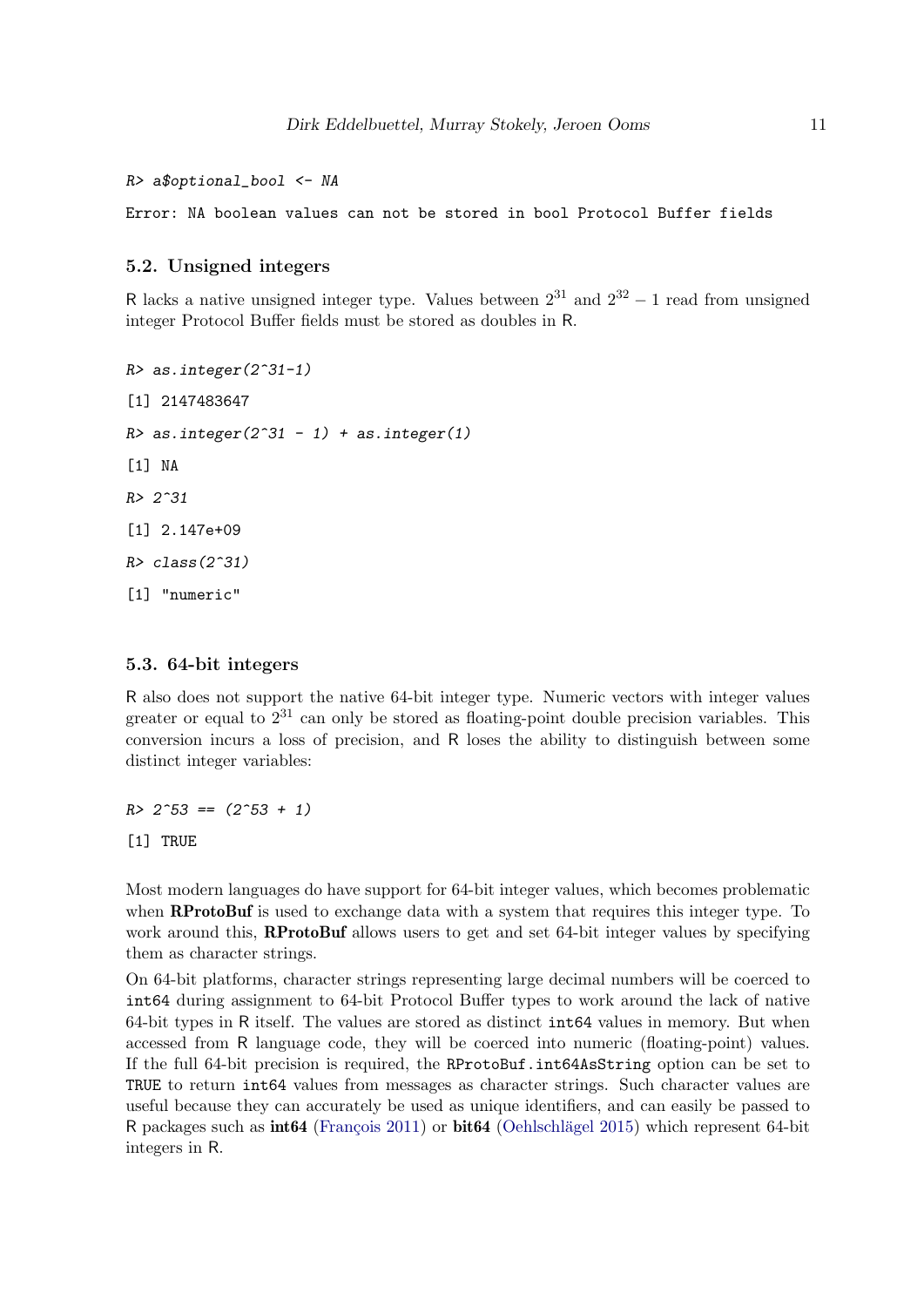# 6. Converting R data structures into Protocol Buffers

<span id="page-11-0"></span>The previous sections discussed functionality in the **RProtoBuf** package for creating, manipulating, parsing, and serializing Protocol Buffer messages of a defined schema. This is useful when there are pre-existing systems with defined schemas or significant software components written in other languages that need to be accessed from within R. The package also provides methods for converting arbitrary R data structures into Protocol Buffers and vice versa with a universal R object schema. The serialize\_pb and unserialize\_pb functions serialize arbitrary R objects into a universal Protocol Buffer message:

```
R> msg <- serialize_pb(iris, NULL)
R> identical(iris, unserialize_pb(msg))
[1] TRUE
```
In order to accomplish this, **RProtoBuf** uses the same catch-all proto schema used by **RHIPE** for exchanging R data with Hadoop [\(Guha](#page-19-12) [2010\)](#page-19-12). This schema, which we will refer to as rexp.proto, is printed in the appendix. The Protocol Buffer messages generated by **RPro**toBuf and RHIPE are naturally compatible between the two systems because they use the same schema. This shows the power of using a schema-based cross-platform format such as Protocol Buffers: interoperability is achieved without effort or close coordination.

The rexp.proto schema natively supports all main R storage types holding *data*. These include NULL, list and vectors of type logical, character, double, integer, and complex. In addition, every type can contain a named set of attributes, as is the case in R. The storage types function, language, and environment are specific to R and have no equivalent native type in Protocol Buffers. These three types are supported by first serializing with base::serialize in R and then stored in a raw bytes field.

### 6.1. Evaluation: Serializing R data sets

This section evaluates the effectiveness of serializing arbitrary R data structures into Protocol Buffers. We use the 104 standard data sets included in the datasets package included with R as our evaluation data. These data sets include data frames, matrices, time series, tables, lists, and some more exotic data classes. For each data set, we compare how many bytes are used to store the data set using four different methods:

- normal R serialization [\(Tierney](#page-20-9) [2003\)](#page-20-9),
- R serialization followed by gzip,
- normal Protocol Buffer serialization, and
- Protocol Buffer serialization followed by gzip.

Figure [2](#page-13-0) shows the space savings  $\left(1 - \frac{\text{Compressed Size}}{\text{Uncompressed Size}}\right)$  for each of the data sets using each of these four methods. The associated table shows the exact data sizes for some outliers and the aggregate of all 104 data sets. Note that Protocol Buffer serialization results in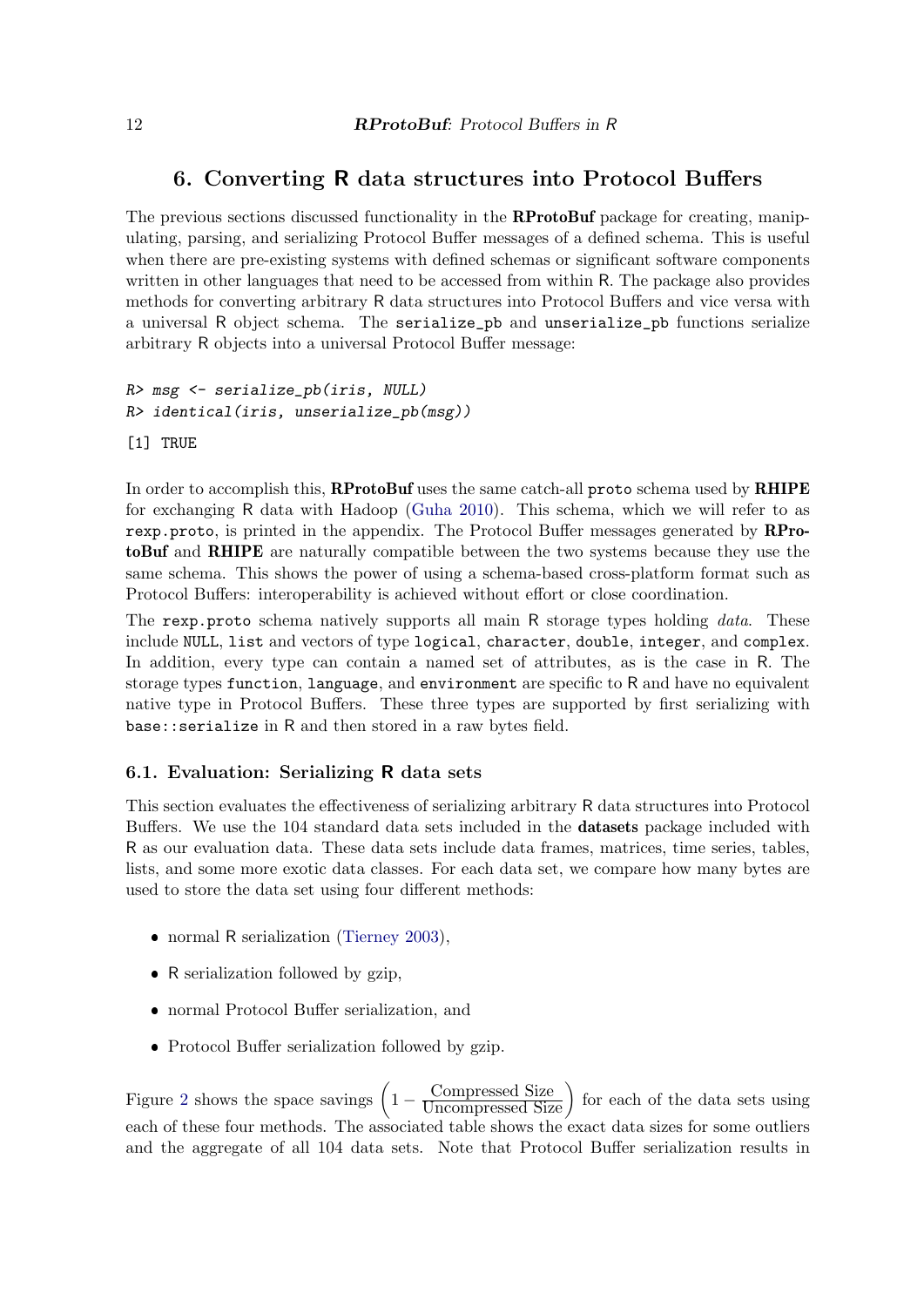slightly smaller byte streams compared to native R serialization in most cases (red dots), but this difference disappears if the results are compressed with gzip (blue triangles).

The crimtab dataset of anthropometry measurements of British prisoners [\(Garson](#page-19-13) [1900\)](#page-19-13) and the airquality dataset of air quality measurements in New York show the greatest difference in the space savings when using Protocol Buffers compared to R native serialization. The crimtab dataset is a  $42 \times 22$  table of integers, most equal to 0, and the airquality dataset is a data frame of 154 observations of 1 numeric and 5 integer variables. In both data sets, the large number of small integer values can be very efficiently encoded by the Varint integer encoding scheme used by Protocol Buffers which use a variable number of bytes for each value.

The other extreme is represented by the faithful dataset of waiting time and eruptions of the Old Faithful geyser in Yellowstone National Park, Wyoming, USA [\(Azzalini and Bowman](#page-19-14) [1990\)](#page-19-14). This dataset is a data frame with 272 observations of 2 numeric variables. The R native serialization of repeated numeric values is more space-efficient, resulting in a slightly smaller object size compared to the serialized Protocol Buffer equivalent.

This evaluation shows that the rexp.proto universal R object schema included in **RProtoBuf** does not in general provide any significant saving in file size compared to the normal serialization mechanism in R. The benefits of **RProtoBuf** accrue more naturally in applications where multiple programming languages are involved, or when a more concise application-specific schema has been defined. The example in the next section satisfies both of these conditions.

# <span id="page-12-0"></span>7. Application: Distributed data collection with MapReduce

Protocol Buffers are used extensively at Google for almost all RPC protocols, and to store structured information on a variety of persistent storage systems [\(Dean](#page-19-15) [2009\)](#page-19-15). Since the initial release in 2010, hundreds of Google's statisticians and software engineers use the **RProtoBuf** package on a daily basis to interact with these systems from within R. The current section illustrates the power of Protocol Buffers to collect and manage large structured data in one language before analyzing it in R. Our example uses MapReduce [\(Dean and Ghemawat](#page-19-16) [2008\)](#page-19-16), which has emerged in the last decade as a popular design pattern to facilitate parallel processing of big data using distributed computing clusters.

Big data sets in fields such as particle physics and information processing are often stored in binned (histogram) form in order to reduce storage requirements [\(Scott](#page-20-10) [2009\)](#page-20-10). Because analysis over such large data sets may involve very rare phenomenon or deal with highly skewed data sets or inflexible raw data storage systems, unbiased sampling is often not feasible. In these situations, MapReduce and binning may be combined as a pre-processing step for a wide range of statistical and scientific analyses [\(Blocker and Meng](#page-19-17) [2013\)](#page-19-17).

There are two common patterns for generating histograms of large data sets in a single pass with MapReduce. In the first method, each mapper task generates a histogram over a subset of the data that it has been assigned, serializes this histogram and sends it to one or more reducer tasks which merge the intermediate histograms from the mappers. In the second method, illustrated in Figure [3,](#page-14-0) each mapper rounds a data point to a bucket width and outputs that bucket as a key and '1' as a value. Reducers count how many times each key occurs and outputs a histogram to a data store.

In both methods, the mapper tasks must choose identical bucket boundaries in advance if we are to construct the histogram in a single pass, even though they are analyzing disjoint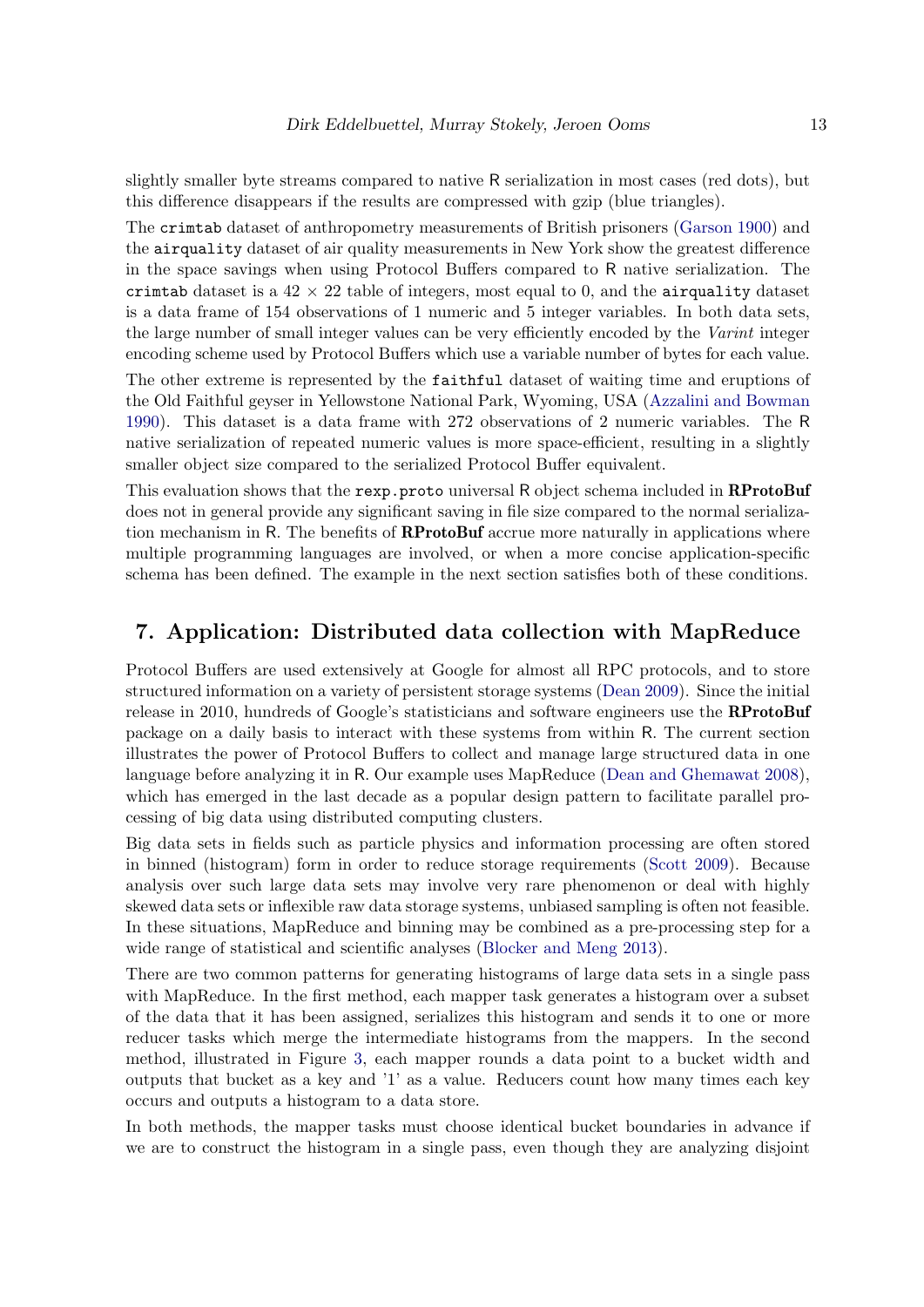

<span id="page-13-0"></span>Figure 2: (Top) Relative space savings of Protocol Buffers and native R serialization over the raw object sizes of each of the 104 data sets in the datasets package. Points to the left of the dashed  $y = x$  line represent datasets that are more efficiently encoded with Protocol Buffers. (Bottom) Absolute space savings of three outlier datasets and the aggregate performance of all datasets. R version 3.3.1 was used for both the figure and the table.

parts of the input set that may cover different ranges. All distributed tasks involved in the pre-processing as well as any downstream data analysis tasks must share a schema of the histogram representation to coordinate effectively.

The HistogramTools package [\(Stokely](#page-20-11) [2015\)](#page-20-11) enhances RProtoBuf by providing a concise schema for R histogram objects:

```
package HistogramTools;
```

```
message HistogramState {
  repeated double breaks = 1;
  repeated int32 counts = 2;
  optional string name = 3;
}
```
This HistogramState message type is designed to be helpful if some of the Map or Reduce tasks are written in R, or if those components are written in other languages and only the resulting output histograms need to be manipulated in R.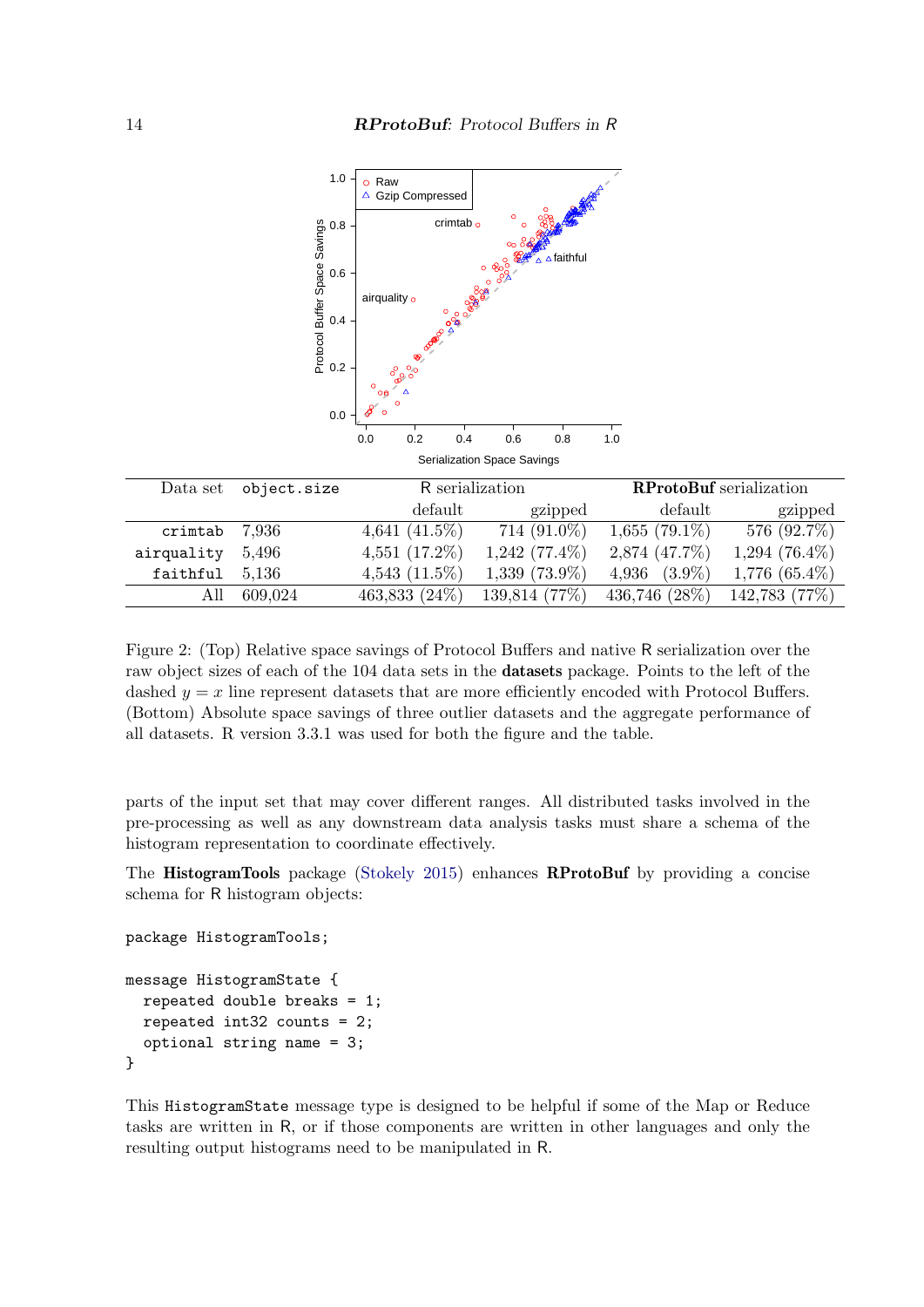

<span id="page-14-0"></span>Figure 3: Diagram of MapReduce histogram generation pattern.

#### 7.1. A simple single-machine example for Python to R serialization

To create HistogramState messages in Python for later consumption by R, we first compile the histogram.proto descriptor into a python module using the protoc compiler:

```
protoc histogram.proto --python_out=.
```
This generates a Python module called histogram\_pb2.py, containing both the descriptor information as well as methods to read and manipulate the histogram message data. The following simple Python script uses this generated module to create a histogram (to which breakpoints and binned data are added), and writes out the Protocol Buffer representation to a file:

```
from histogram_pb2 import HistogramState;
hist = HistogramState()
hist.counts.extend([2, 6, 2, 4, 6])
hist.breaks.extend(range(6))
hist.name="Example Histogram Created in Python"
outfile = open("/tmp/hist.pb", "wb")
outfile.write(hist.SerializeToString())
outfile.close()
```
The Protocol Buffer created from this Python script can then be read into R and converted to a native R histogram object for plotting. The code below first attaches the **Histogram-**Tools package which imports RProtoBuf. Then reads all of the .proto descriptor definitions provided by HistogramTools and adds them to the environment as described in Section [3.](#page-3-0) Next the serialized Protocol Buffer is parsed using the HistogramTools.HistogramState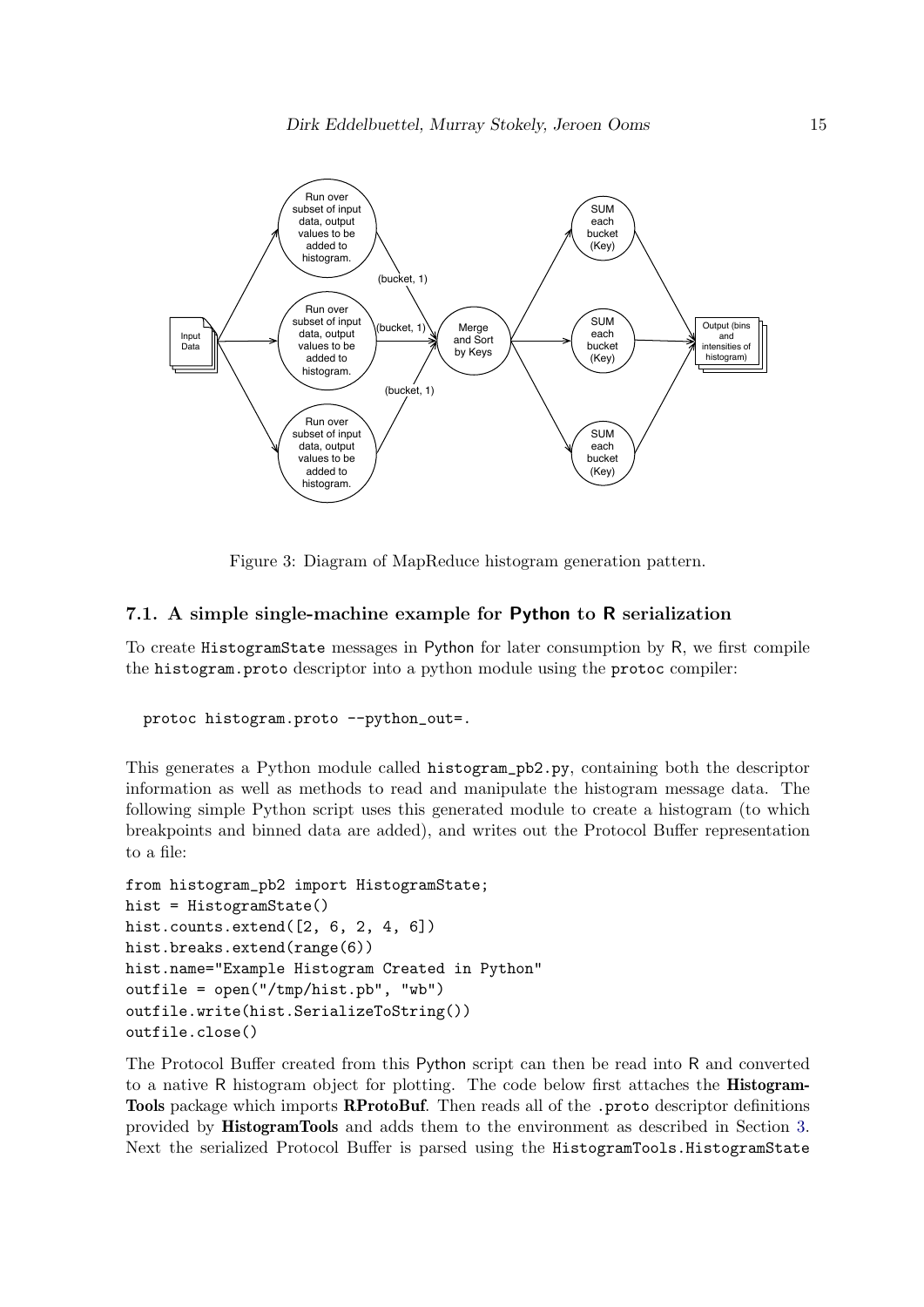schema. Finally the Protocol Buffer representation of the histogram is converted to a native R histogram object with as.histogram and passes the result to plot (see Figure ??).

```
1 R> library("HistogramTools")
 R> readProtoFiles(package="HistogramTools")
3 R> hist <- HistogramTools.HistogramState$read("/tmp/hist.pb")
 R> hist
5
 [1] "message of type 'HistogramTools.HistogramState' with 3 fields set"
7
 R> plot(as.histogram(hist), main="")
```


This simple example uses a constant histogram generated in Python to illustrate the serialization concepts without requiring the reader to be familiar with the interface of any particular MapReduce implementation. In practice, using Protocol Buffers to pass histograms between another programming language and R would provide a much greater benefit in a distributed context. For example, a first-class data type to represent histograms would prevent individual histograms from being split up and would allow the use of combiners on Map workers to process large data sets more efficiently than simply passing around lists of counts and buckets. One of the authors has used this design pattern with  $C_{++}$  MapReduces over very large data sets to write out histogram protocol buffers for several large-scale studies of distributed storage systems [\(Stokely](#page-20-12) et al. [2012;](#page-20-12) [Albrecht](#page-18-1) et al. [2013\)](#page-18-1).

# 8. Application: Data interchange in web services

<span id="page-15-0"></span>The previous section described an application where data from a program written in another language was saved to persistent storage and then read into R for further analysis. This section describes another common use case where Protocol Buffers are used as the interchange format for client-server communication. Network protocols such as HTTP provide mechanisms for client-server communication, i.e., how to initiate requests, authenticate, send messages, etc.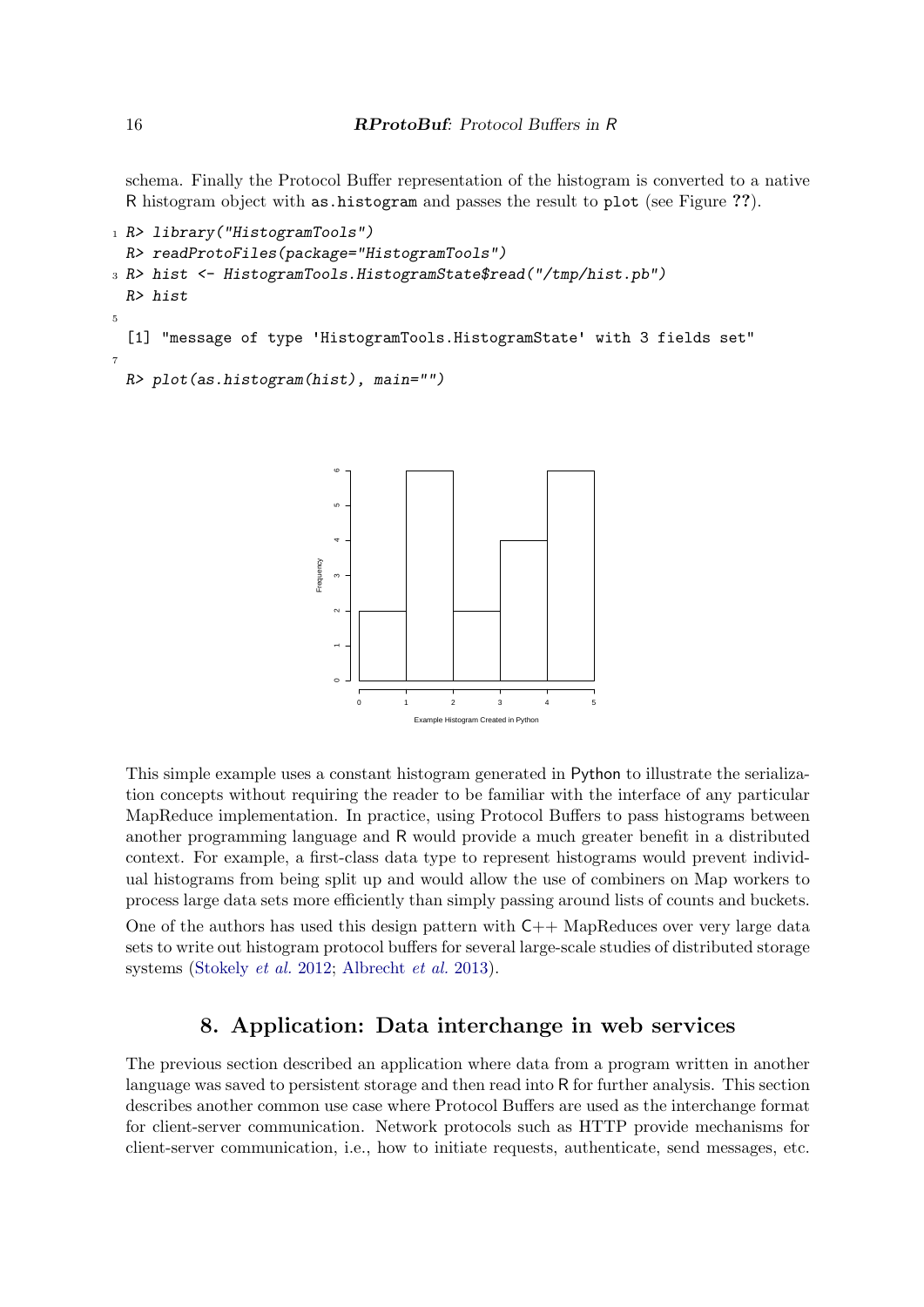However, network protocols generally do not regulate the content of messages: they allow transfer of any media type, such as web pages, static files or multimedia content. When designing systems where various components require exchange of specific data structures, we need something on top of the network protocol that prescribes how these structures are to be represented in messages (buffers) on the network. Protocol Buffers solve this problem by providing a cross-platform method for serializing arbitrary structures into well defined messages, which can then be exchanged using any protocol.

### 8.1. Interacting with R through HTTPS and Protocol Buffers

One example of a system that supports Protocol Buffers to interact with R is OpenCPU [\(Ooms](#page-20-13) [2014b\)](#page-20-13). OpenCPU is a framework for embedded statistical computation and reproducible research based on R and  $\langle \text{AFRX} \rangle$ . It exposes a  $\text{HTTP}(S)$  API to access and manipulate R objects and execute remote R function calls. Clients do not need to understand or generate any R code: HTTP requests are automatically mapped to function calls, and arguments/return values can be posted/retrieved using several data interchange formats, such as Protocol Buffers. OpenCPU uses the rexp.proto descriptor and the serialize\_pb and unserialize\_pb functions described in Section [6](#page-11-0) to convert between R objects and Protocol Buffer messages.

### 8.2. HTTP GET: Retrieving an R object

The HTTP GET method is used to read a resource from OpenCPU. For example, to access the data set Animals from the package MASS, a client performs the following HTTP request:

GET https://demo.ocpu.io/MASS/data/Animals/pb

The postfix /pb in the URL tells the server to send this object in the form of a Protocol Buffer message. If the request is successful, OpenCPU returns the serialized object with HTTP status code 200 and HTTP response header Content-Type: application/rprotobuf. The latter is the conventional MIME type that formally notifies the client to interpret the response as a Protocol Buffer.

Because both HTTP and Protocol Buffers have libraries available for many languages, clients can be implemented in just a few lines of code. Below is example code for both R and Python that retrieves an R data set encoded as a Protocol Buffer message from OpenCPU. In R, we use the HTTP client from the httr package [\(Wickham](#page-21-1) [2016\)](#page-21-1). In this example we download a data set which is part of the base R distribution, so we can verify that the object was transferred without loss of information.

```
R> library("RProtoBuf")
R> library("httr")
R> req <- GET('https://demo.ocpu.io/MASS/data/Animals/pb')
R> output <- unserialize_pb(req$content)
R> identical(output, MASS::Animals)
```
Similarly, to retrieve the same data set in a Python client, we first compile the rexp.proto descriptor into a python module using the protoc compiler: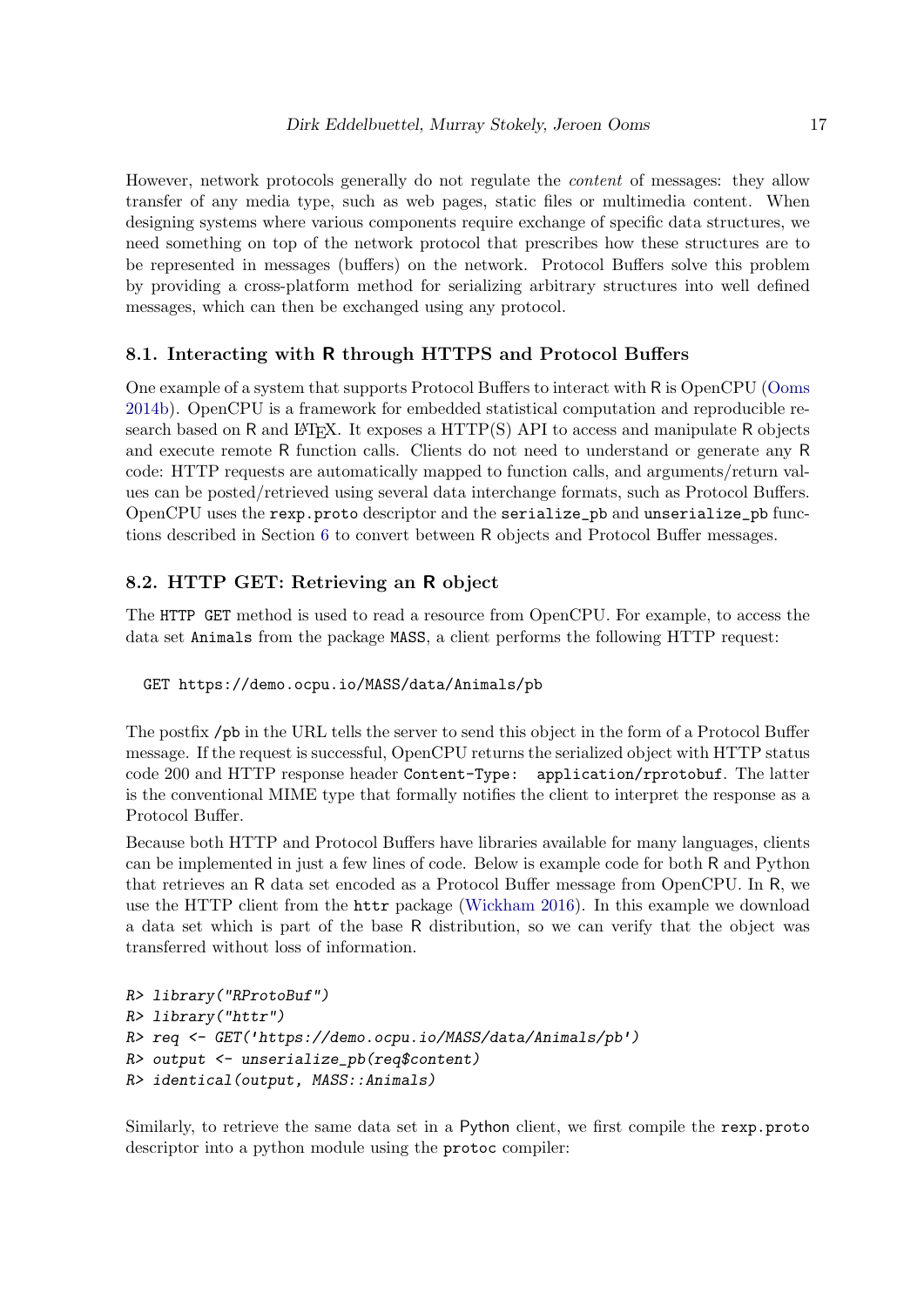```
protoc rexp.proto --python_out=.
```
This generates Python module called rexp\_pb2.py, containing both the descriptor information as well as methods to read and manipulate the R object message. We use the HTTP client from the urllib2 module in our example to retrieve the encoded Protocol Buffer from the remote server then parse and print it from Python.

```
import urllib2
from rexp_pb2 import REXP
req = urllib2.Request('https://demo.ocpu.io/MASS/data/Animals/pb')
res = urllib2.urlopen(req)
msg = REXP()msg.ParseFromString(res.read())
print(msg)
```
The msg object contains all data from the Animals data set. From here we can easily extract the desired fields for further use in Python.

### 8.3. HTTP POST: Calling an R function

The previous example used a simple HTTP GET method to retrieve an R object from a remote service (OpenCPU) encoded as a Protocol Buffer. In many cases simple HTTP GET methods are insufficient, and a more complete RPC system may need to create compact Protocol Buffers for each request to send to the remote server in addition to parsing the response Protocol Buffers.

The OpenCPU framework allows us to do arbitrary R function calls from within any programming language by encoding the arguments in the request Protocol Buffer. The following example R client code performs the remote function call stats:: $rnorm(n = 42, mean =$ 100). The function arguments (in this case n and mean) as well as the return value (a vector with 42 random numbers) are transferred using Protocol Buffer messages. RPC in **OpenCPU** works like the do.call function in R, hence all arguments are contained within a list.

```
R> library("httr")
R> library("RProtoBuf")
R> args \leftarrow list (n=42, mean=100)
R> payload <- serialize_pb(args, NULL)
R> req <- POST (
+ url = "https://cloud.opencpu.org/ocpu/library/stats/R/rnorm/pb",
+ body = payload,
+ add_headers ("Content-Type" = "application/protobuf")
+ )
R> output <- unserialize_pb(req$content)
R> print(output)
```
The OpenCPU server basically performs the following steps to process the above RPC request: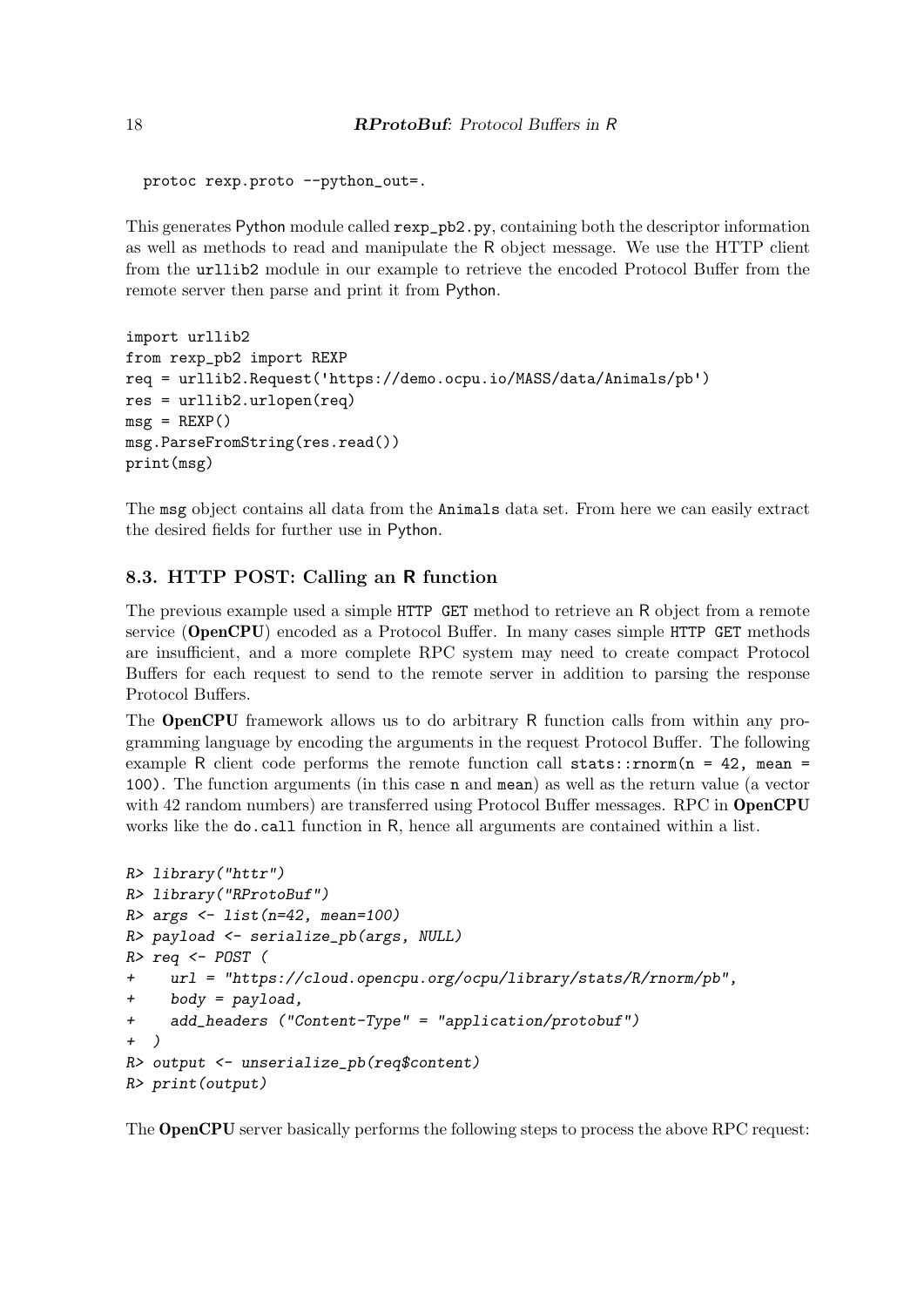```
R> fnargs <- unserialize_pb(inputmsg)
R> val <- do.call(stats::rnorm, fnargs)
R> outputmsg \leftarrow serialize_pb(val)
```
### 9. Summary

<span id="page-18-0"></span>Over the past decade, many formats for interoperable data exchange have become available, each with its unique features, strengths and weaknesses. Text based formats such as CSV and JSON are easy to use, and will likely remain popular among statisticians for many years to come. However, in the context of increasingly complex analysis stacks and applications involving distributed computing as well as mixed language analysis pipelines, choosing a more sophisticated data interchange format may reap considerable benefits. The Protocol Buffers standard and library offer a unique combination of features, performance, and maturity, that seems particularly well suited for data-driven applications and numerical computing.

The **RProtoBuf** package builds on the Protocol Buffers  $C_{++}$  library, and extends the R system with the ability to create, read, write, parse, and manipulate Protocol Buffer messages. RProtoBuf has been used extensively inside Google for the past five years by statisticians, analysts, and software engineers. At the time of this writing there are over 300 active users of RProtoBuf using it to read data from and otherwise interact with distributed systems written in C++, Java, Python, and other languages. We hope that making Protocol Buffers available to the R community will contribute to better software integration and allow for building even more advanced applications and analysis pipelines with R.

# Acknowledgments

The first versions of RProtoBuf were written during 2009–2010. Very significant contributions, both in code and design, were made by Romain François whose continued influence on design and code is greatly appreciated. Several features of the package reflect the design of the rJava package by Simon Urbanek [\(Urbanek](#page-20-14) [2016\)](#page-20-14). The user-defined table mechanism, implemented by Duncan Temple Lang for the purpose of the RObjectTables package, allows for the dynamic symbol lookup. Kenton Varda was generous with his time in reviewing code and explaining obscure Protocol Buffer semantics. Karl Millar and Tim Hesterberg were very helpful in reviewing code and offering suggestions. Saptarshi Guha's work on **RHIPE** and implementation of a universal message type for R language objects allowed us to add the serialize\_pb and unserialize\_pb methods for turning arbitrary R objects into Protocol Buffers without a specialized pre-defined schema. Feedback from two anonymous referees greatly improved both the presentation of this paper and the package contents.

## References

<span id="page-18-1"></span>Albrecht C, Merchant A, Stokely M, Waliji M, Labelle F, Coehlo N, Shi X, Schrock E (2013). "Janus: Optimal Flash Provisioning for Cloud Storage Workloads." In Proceedings of the USENIX Annual Technical Conference, pp. 91–102. Berkeley. URL [https://www.usenix.](https://www.usenix.org/system/files/conference/atc13/atc13-albrecht.pdf) [org/system/files/conference/atc13/atc13-albrecht.pdf](https://www.usenix.org/system/files/conference/atc13/atc13-albrecht.pdf).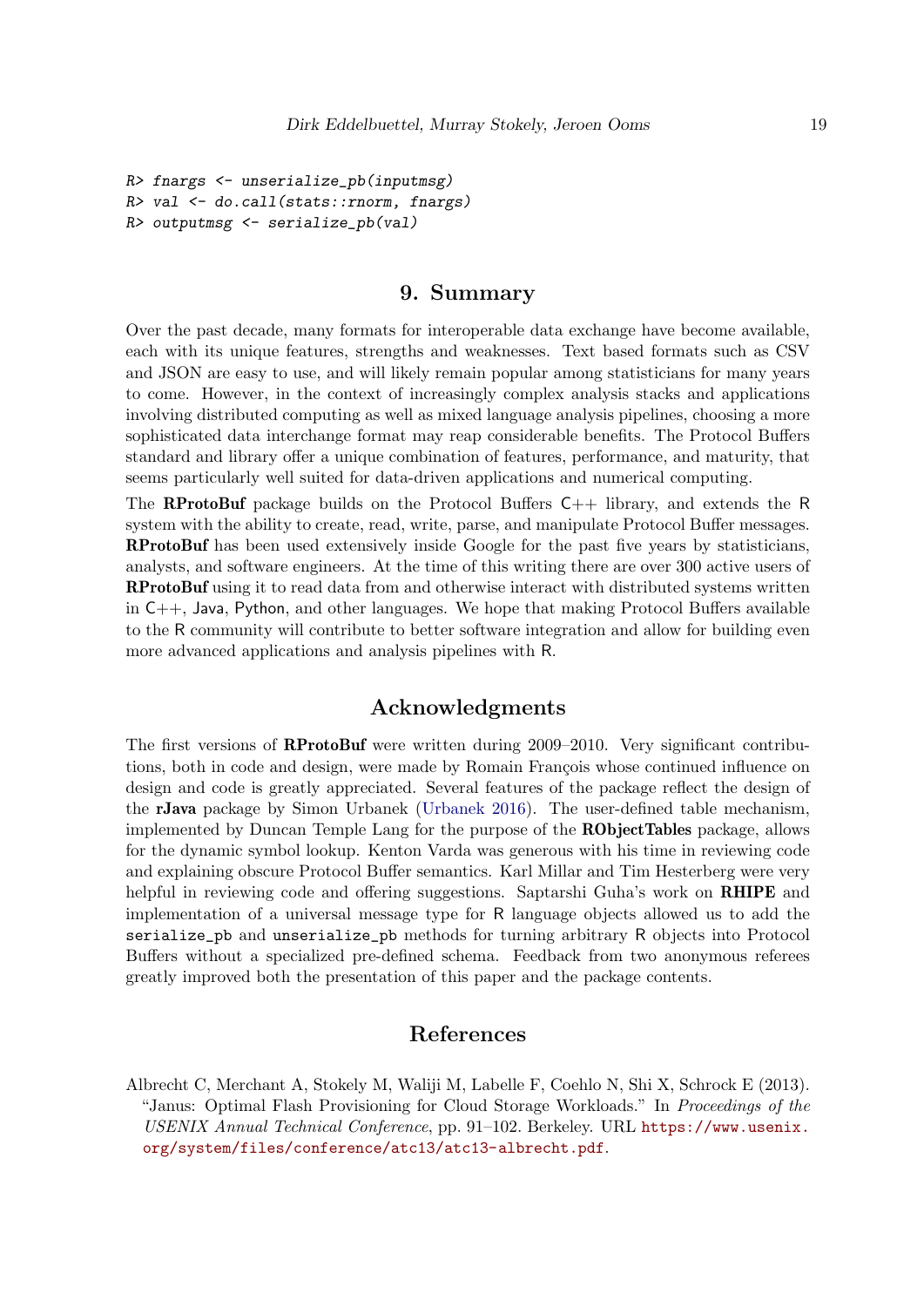- <span id="page-19-5"></span>Apache Software Foundation (2015). "Apache Thrift." Software Framework for Scalable Cross-Language Services, Version 0.9.3, URL <http://thrift.apache.org/>.
- <span id="page-19-6"></span>Apache Software Foundation (2016). "Apache Avro." Data Serialization System, Version 1.8.1, URL <http://avro.apache.org/>.
- <span id="page-19-14"></span>Azzalini A, Bowman AW (1990). "A Look at Some Data on the Old Faithful Geyser." Applied  $Statistics, 39(3), 357-365.$  [doi:10.2307/2347385](http://dx.doi.org/10.2307/2347385).
- <span id="page-19-1"></span>Bezanson J, Karpinski S, Shah VB, Edelman A (2012). "Julia: A Fast Dynamic Language for Technical Computing." arXiv:1209.5145 [cs.PL], URL <http://arxiv.org/abs/1209.5145>.
- <span id="page-19-17"></span>Blocker A, Meng XL (2013). "The Potential and Perils of Preprocessing: Building New Foundations." Bernoulli, 19(4), 1176–1211. [doi:10.3150/13-bejsp16](http://dx.doi.org/10.3150/13-bejsp16).
- <span id="page-19-0"></span>Cline M (2013).  $C_{++}$  FAQ. URL <http://www.parashift.com/c++-faq-lite/>.
- <span id="page-19-3"></span>Couture-Beil A (2014). rjson: JSON for R. R package version 0.2.15, URL [https://CRAN.](https://CRAN.R-project.org/package=rjson) [R-project.org/package=rjson](https://CRAN.R-project.org/package=rjson).
- <span id="page-19-15"></span>Dean J (2009). "Designs, Lessons and Advice from Building Large Distributed Systems." Keynote from LADIS.
- <span id="page-19-16"></span>Dean J, Ghemawat S (2008). "MapReduce: Simplified Data Processing on Large Clusters." Communications of the  $ACM$ ,  $51(1)$ ,  $107-113$ . [doi:10.1145/1327452.1327492](http://dx.doi.org/10.1145/1327452.1327492).
- <span id="page-19-8"></span>Eddelbuettel D (2013). Seamless R and  $C++$  Integration with  $\mathbb{R}cpp$ . Springer-Verlag.
- <span id="page-19-7"></span>Eddelbuettel D, François R (2011). "Rcpp: Seamless R and  $C_{++}$  Integration." *Journal of* Statistical Software, 40(8), 1–18. [doi:10.18637/jss.v040.i08](http://dx.doi.org/10.18637/jss.v040.i08).
- <span id="page-19-9"></span>Eddelbuettel D, François R (2016). Exposing  $C++$  Functions and Classes with **Repp** Modules. Vignette "Rcpp-modules" included in R package Rcpp, URL [https://CRAN.R-project.](https://CRAN.R-project.org/package=Rcpp) [org/package=Rcpp](https://CRAN.R-project.org/package=Rcpp).
- <span id="page-19-10"></span>François R (2011).  $int64: 64 \text{ Bit Integer Types}$ . Archived R package version 1.1.2, URL <https://CRAN.R-project.org/src/contrib/Archive/int64/>.
- <span id="page-19-13"></span>Garson J (1900). "The Metric System of Identification of Criminals, as Used in Great Britain and Ireland." Journal of the Anthropological Institute of Great Britain and Ireland, 30, 161–198. [doi:10.2307/2842627](http://dx.doi.org/10.2307/2842627).
- <span id="page-19-4"></span>Google, Inc (2012). Protocol Buffers: Developer Guide. URL [http://code.google.com/](http://code.google.com/apis/protocolbuffers/docs/overview.html) [apis/protocolbuffers/docs/overview.html](http://code.google.com/apis/protocolbuffers/docs/overview.html).
- <span id="page-19-12"></span>Guha S (2010). **RHIPE:** A Distributed Environment for the Analysis of Large and Complex Datasets. URL <http://www.stat.purdue.edu/~sguha/rhipe/>.
- <span id="page-19-2"></span>Nolan D, Temple Lang D (2013). XML and Web Technologies for Data Sciences with R. Springer-Verlag, New York.
- <span id="page-19-11"></span>Oehlschlägel J (2015). **bit64**: A S3 Class for Vectors of 64bit Integers. R package version 0.9-5, URL <https://CRAN.R-project.org/package=bit64>.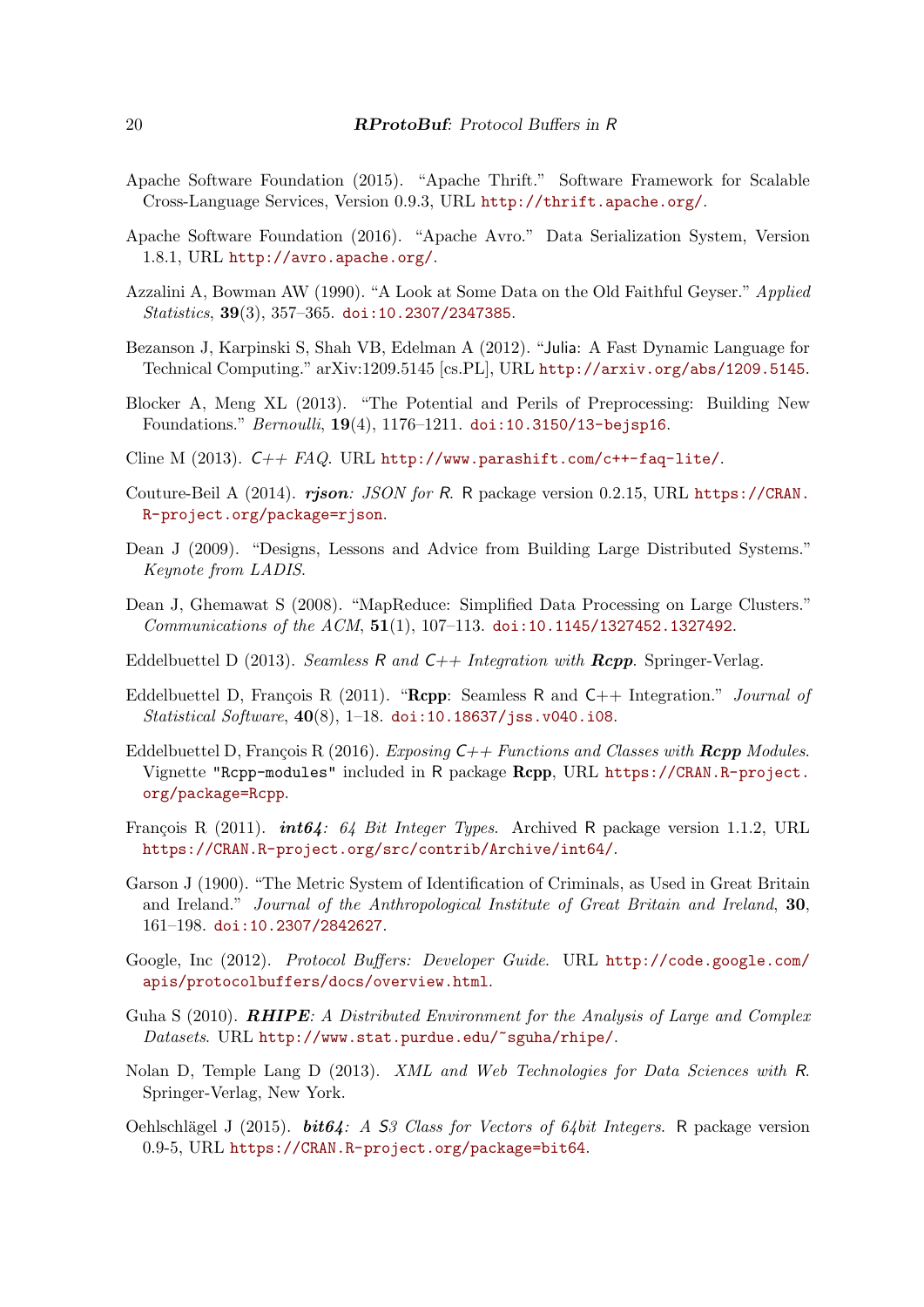- <span id="page-20-4"></span>Ooms J (2014a). "The jsonlite Package: A Practical and Consistent Mapping Between JSON Data and R Objects." arXiv:1403.2805 [stat.CO], URL <http://arxiv.org/abs/1403.2805>.
- <span id="page-20-13"></span>Ooms J (2014b). "The OpenCPU System: Towards a Universal Interface for Scientific Computing through Separation of Concerns." arXiv:1406.4806 [stat.CO], URL [http:](http://arxiv.org/abs/1406.4806) [//arxiv.org/abs/1406.4806](http://arxiv.org/abs/1406.4806).
- <span id="page-20-0"></span>R Core Team (2016). R: A Language and Environment for Statistical Computing. R Foundation for Statistical Computing, Vienna, Austria. URL <https://www.R-project.org/>.
- <span id="page-20-10"></span>Scott D (2009). Multivariate Density Estimation: Theory, Practice, and Visualization, volume 383. John Wiley & Sons. [doi:10.1002/9781118575574](http://dx.doi.org/10.1002/9781118575574).
- <span id="page-20-2"></span>Shafranovich Y (2005). "Common Format and Mime Type for Comma-Separated Values (CSV) Files." URL <http://tools.ietf.org/html/rfc4180>.
- <span id="page-20-11"></span>Stokely M (2015). **HistogramTools**: Utility Functions for R Histograms. R package version 0.3.2, URL <https://CRAN.R-project.org/package=HistogramTools>.
- <span id="page-20-12"></span>Stokely M, Mehrabian A, Albrecht C, Labelle F, Merchant A (2012). "Projecting Disk Usage Based on Historical Trends in a Cloud Environment." In ScienceCloud 2012 Proceedings of the 3rd International Workshop on Scientific Cloud Computing, pp. 63–70.
- <span id="page-20-5"></span>Sumaray A, Makki S (2012). "A Comparison of Data Serialization Formats for Optimal Efficiency on a Mobile Platform." In Proceedings of the 6th International Conference on Ubiquitous Information Management and Communication, ICUIMC '12, pp. 48:1–48:6. ACM, New York. [doi:10.1145/2184751.2184810](http://dx.doi.org/10.1145/2184751.2184810).
- <span id="page-20-8"></span>Temple Lang D (2012). User-Defined Tables in the R Search Path. URL [http://www.](http://www.omegahat.net/RObjectTables/RObjectTables.pdf) [omegahat.net/RObjectTables/RObjectTables.pdf](http://www.omegahat.net/RObjectTables/RObjectTables.pdf).
- <span id="page-20-3"></span>Temple Lang D (2014). RJSONIO: Serialize R Objects to JSON, JavaScript Object Notation. R package version 1.3-0, URL <https://CRAN.R-project.org/package=RJSONIO>.
- <span id="page-20-9"></span>Tierney L (2003). "A New Serialization Mechanism for R." URL [http://www.cs.uiowa.edu/](http://www.cs.uiowa.edu/~luke/R/serialize/serialize.ps) [~luke/R/serialize/serialize.ps](http://www.cs.uiowa.edu/~luke/R/serialize/serialize.ps).
- <span id="page-20-6"></span>Urbanek S (2003). "Rserve: A Fast Way to Provide R Functionality to Applications." In K Hornik, F Leisch, A Zeileis (eds.), Proceedings of the 3rd International Workshop on Distributed Statistical Computing, Vienna, Austria. ISSN 1609-395X, URL [https://www.](https://www.R-project.org/conferences/DSC-2003/Proceedings/) [R-project.org/conferences/DSC-2003/Proceedings/](https://www.R-project.org/conferences/DSC-2003/Proceedings/).
- <span id="page-20-7"></span>Urbanek S (2013). Rserve: Binary R Server. R package version 1.7-3, URL [https://CRAN.](https://CRAN.R-Project.org/package=Rserve) [R-Project.org/package=Rserve](https://CRAN.R-Project.org/package=Rserve).
- <span id="page-20-14"></span>Urbanek S (2016).  $r\text{Java:}$  Low-Level R to Java Interface. R package version 0.9-8, URL <https://CRAN.R-project.org/package=rJava>.
- <span id="page-20-1"></span>Van Rossum G, others (2011). Python Programming Language. URL [http://www.python.](http://www.python.org) [org](http://www.python.org).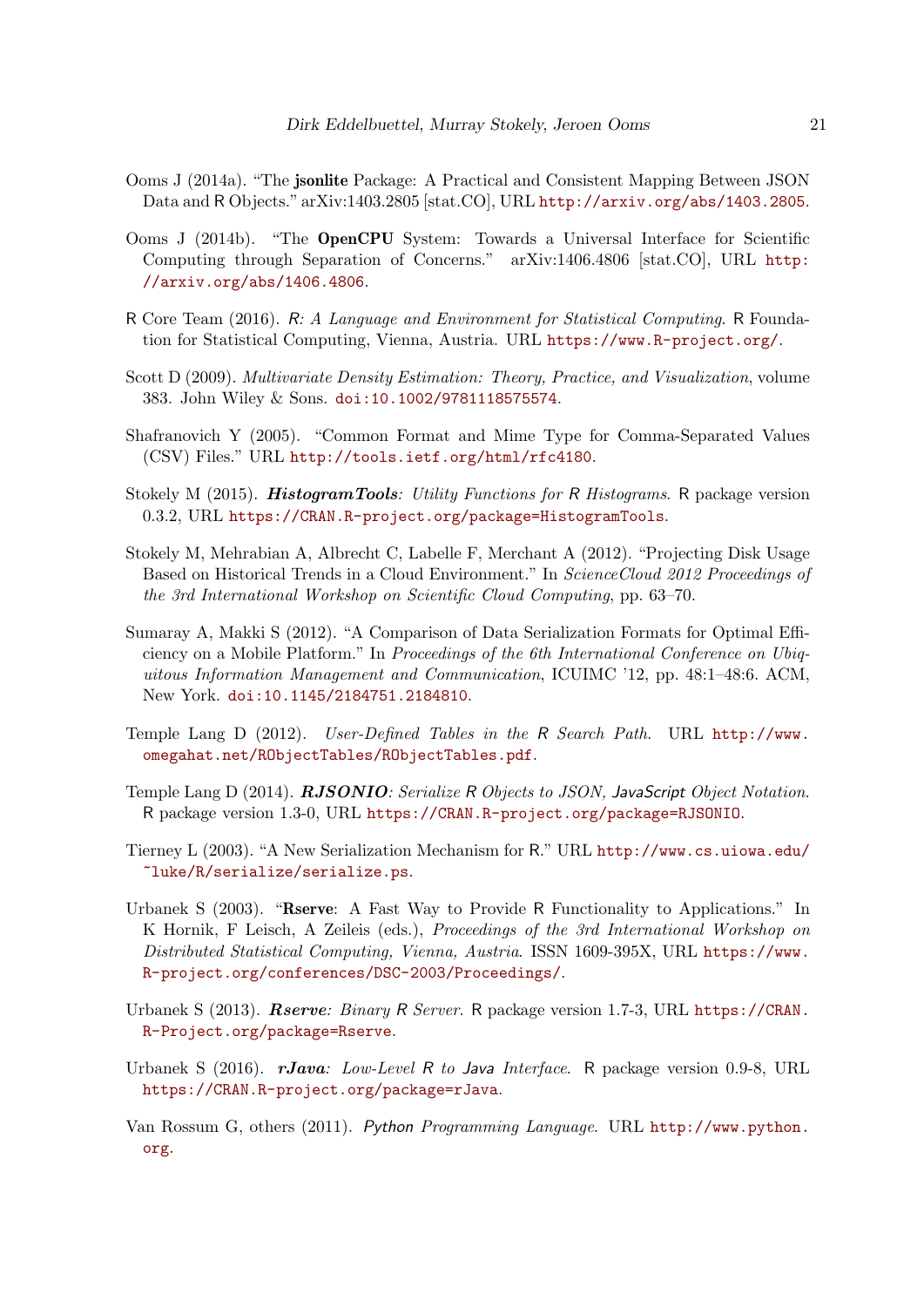- <span id="page-21-0"></span>Wegiel M, Krintz C (2010). "Cross-Language, Type-Safe, and Transparent Object Sharing for Co-Located Managed Runtimes." SIGPLAN Notices, 45(10), 223–240. [doi:10.1145/](http://dx.doi.org/10.1145/1932682.1869479) [1932682.1869479](http://dx.doi.org/10.1145/1932682.1869479).
- <span id="page-21-1"></span>Wickham H (2016). *httr: Tools for Working with URLs and HTTP*. R package version 1.2.1, URL <https://CRAN.R-project.org/package=httr>.

# A. The rexp.proto schema descriptor

Below a print of the rexp.proto schema (originally designed by [Guha](#page-19-12) [2010\)](#page-19-12) that is included with the RProtoBuf package and used by serialize\_pb and unserialize\_pb.

```
package rexp;
message REXP {
  enum RClass {
    STRING = 0;
    RAW = 1;REAL = 2;
    COMPLEX = 3;INTER = 4;
    LIST = 5;
    LOGICAL = 6:
    NULLTYPE = 7;
    LMGUAGE = 8;ENVIRONMENT = 9;
   FUNCTION = 10;
  }
  enum RBOOLEAN {
    F=0;
   T=1;
   NA=2;
  }
  required RClass rclass = 1;
  repeated double realValue = 2 [packed=true];
  repeated sint32 intValue = 3 [packed=true];
  repeated RBOOLEAN booleanValue = 4;
  repeated STRING stringValue = 5;
  optional bytes rawValue = 6;
  repeated CMPLX complexValue = 7;
  repeated REXP rexpValue = 8;
  repeated string attrName = 11;
  repeated REXP attrValue = 12;
  optional bytes languageValue = 13;
  optional bytes environmentValue = 14;
  optional bytes functionValue = 15;
}
message STRING {
```